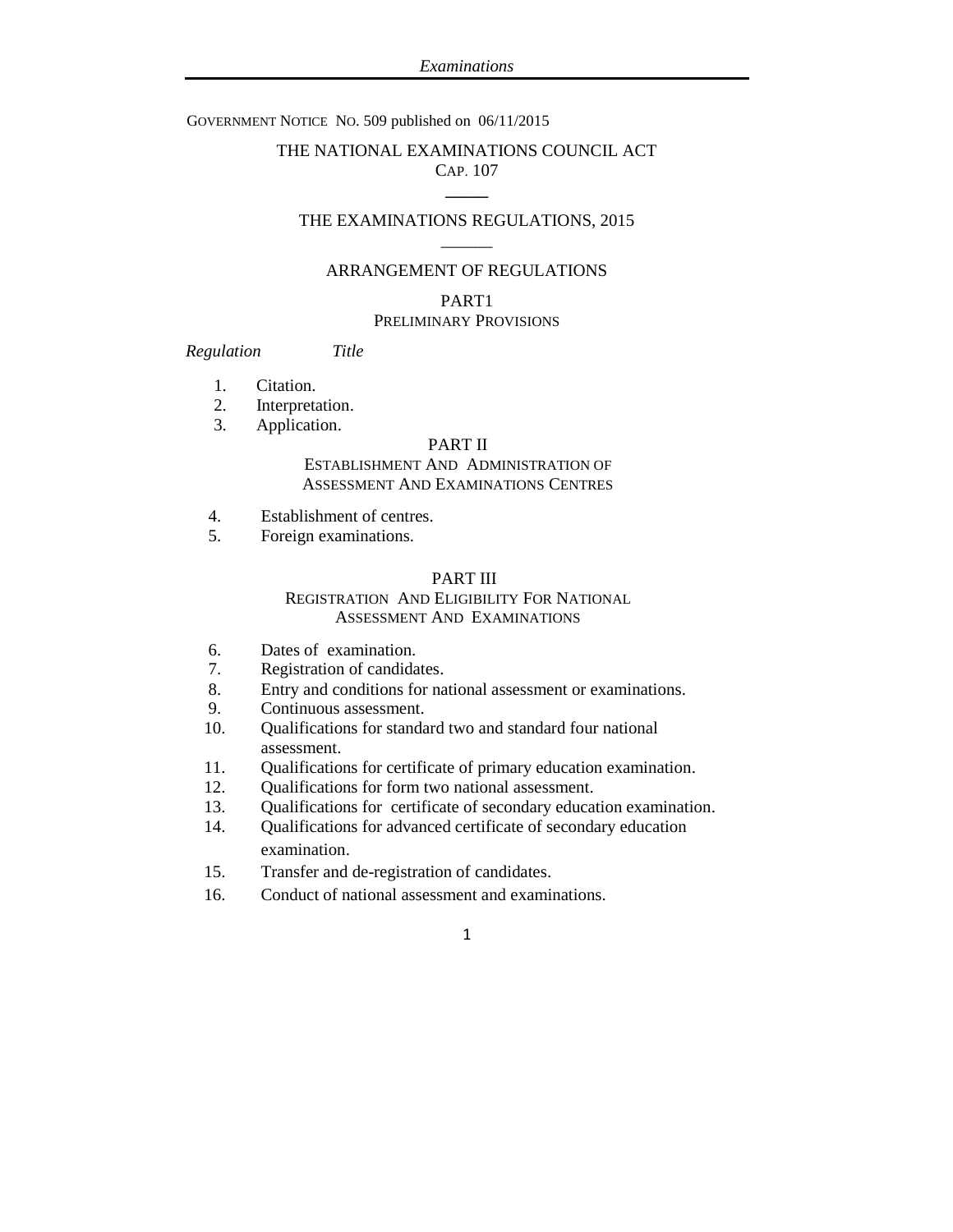- 17. Punishment for examinations offences.
- 18. Fees for examinations and other services.

### PART IV

## EXAMINABLE SUBJECTS, AWARDS AND RESULTS

- 19. Assessable and examinable subjects and grading in primary education.
- 20. Assessable subjects in the form two national assessment grading.
- 21. Grade ranges for the form two national assessment.
- 22. Form two national assessment grading.
- 23. Examinable subjects in the certificate of secondary education examination.
- 24. Grade ranges for the certificate of secondary education examination.
- 25. Certificate of secondary education examination award.
- 26. Basis ranges for advanced certificate of secondary education Examination.
- 27. Grade ranges for advanced certificate of secondary education examination.
- 28. Advanced certificate of secondary education examination.

#### PART V

#### GENERAL PROVISIONS

- 29. Special treatment for candidates with special needs.
- 30. Rights and discretions of the Council.
- 31. Certificates issued by the Council.
- 32. Re-sitting of national examinations in general.
- 33. Examinations and written responses.
- 34. Exemptions from general requirements of registration.
- 35. Representatives of the Council.
- 36. Repeal of G.N.No. 38 of 2013.

## **SCHEDULES**  $\overline{\phantom{a}}$

 $\overline{\phantom{a}}$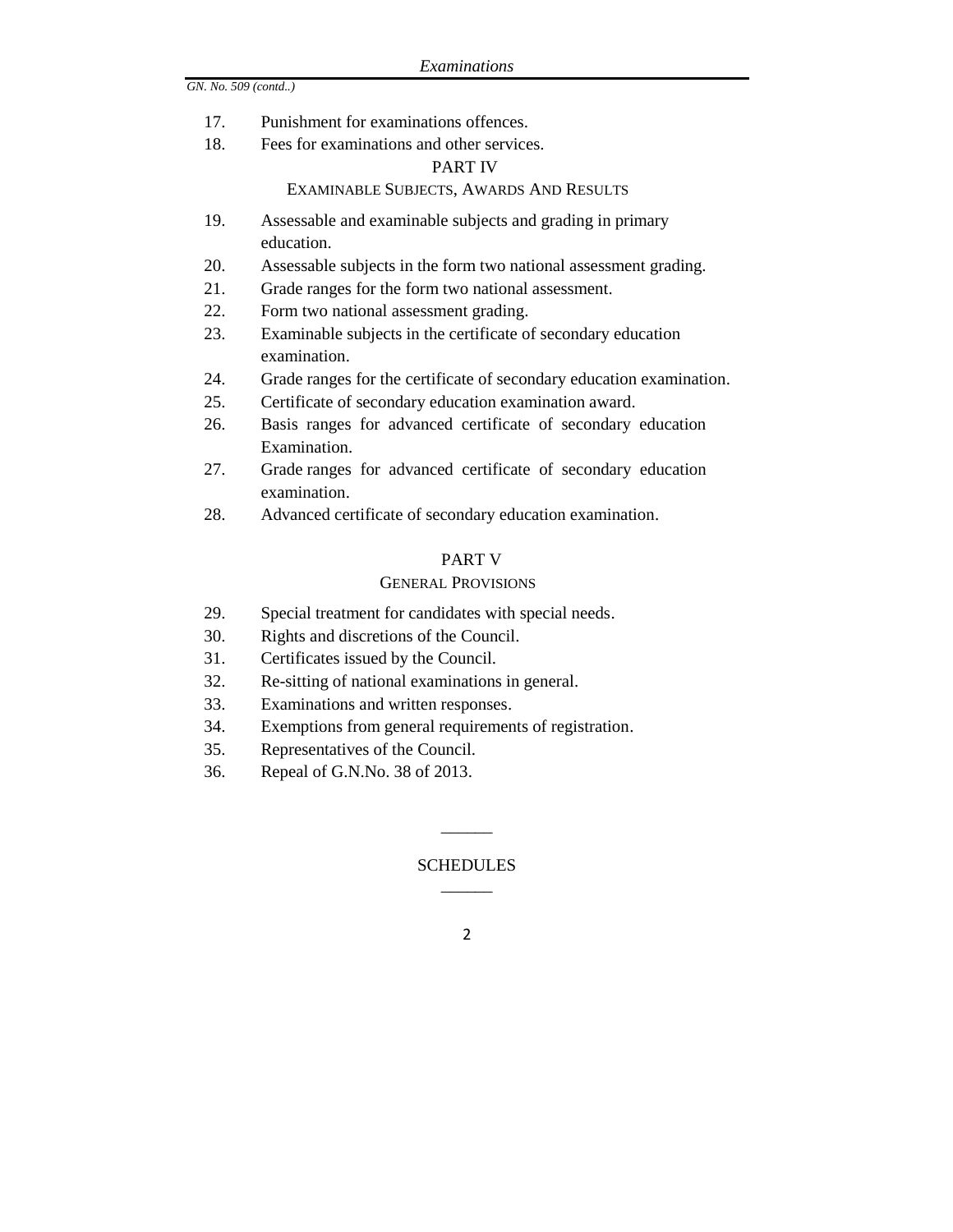## THE NATIONAL EXAMINATIONS COUNCIL ACT, CAP. 107

# \_\_\_\_\_\_\_ **REGULATIONS** \_\_\_\_\_\_\_

### *(Made under section 18*  $\overline{\phantom{a}}$

### PART I

#### PRELIMINARY PROVISIONS

| Citation |                    |  |  |  | 1. These Regulations may be cited as the Examinations |
|----------|--------------------|--|--|--|-------------------------------------------------------|
|          | Regulations, 2015. |  |  |  |                                                       |

Interpretations 2. In these Regulations unless the context requires otherwise:-

Cap.107

"Act" means the National Examinations Council Act;

- "candidate" means any person registered by the Council to sit for National Assessments or Examinations;
- "candidates with disabilities" means full or partial visually impaired, hearing impaired candidates, or candidates with physical or any other disabilities, who need special facilities for sitting the national examinations;
- "continuing candidate" means a candidate who has not completed the respective education level under which he or she sat for the examination or assessment in question;

"Continuous Assessment (CA)" means evaluation made during the course of study, which contributes to the final score in the National examinations;

"Council" means the National Examinations Council of Tanzania established under the Act;

"date of examination" means the date fixed by the Council for a particular assessment or examination;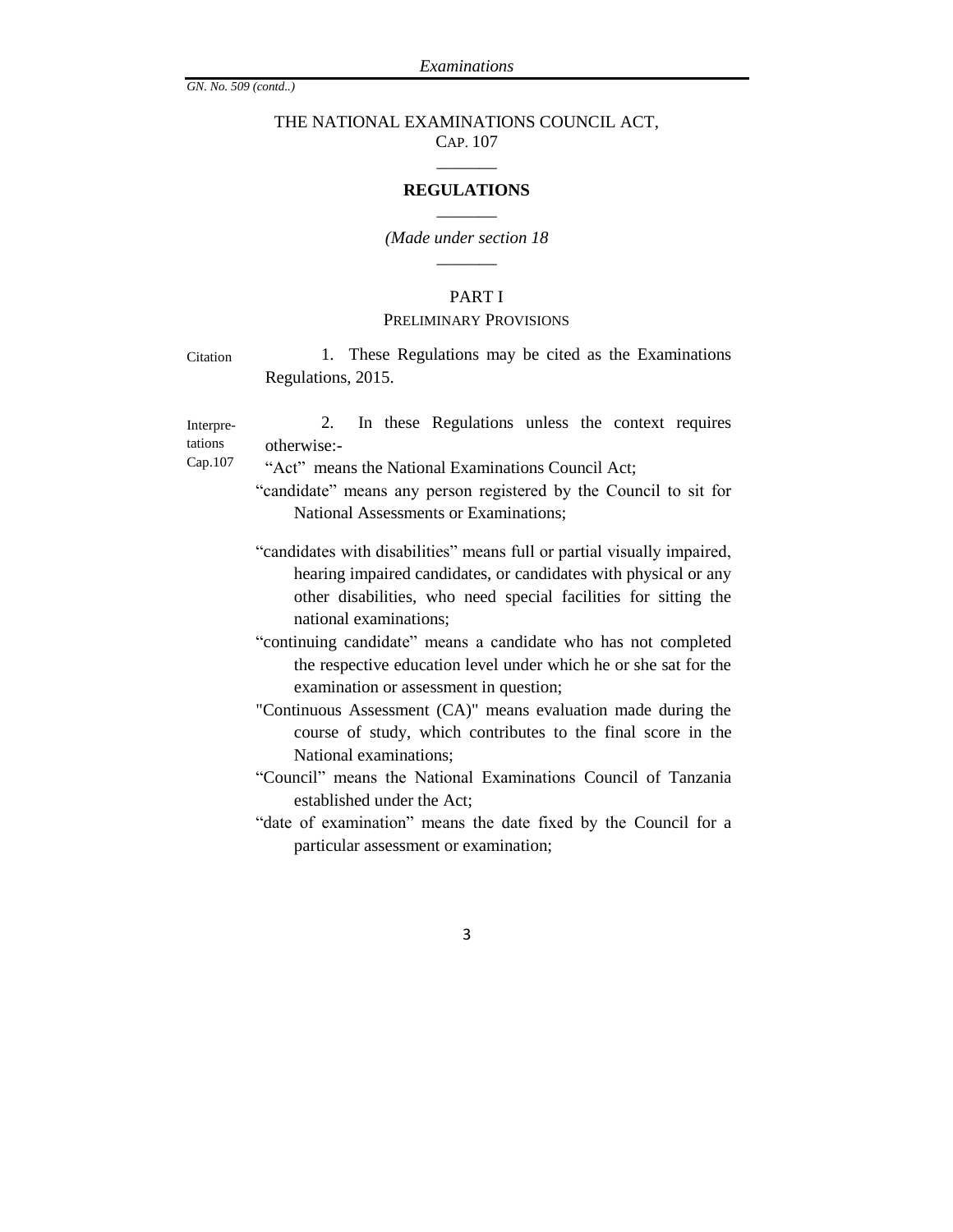- "examination centre" means a school, institute or any other place approved by the Council at which the Council's Examinations are taken by school or private candidates;
- "examination offence" means any harm brought about either before, during or after the examination by the conduct of a candidate or any other person in relation to examinations, which the Council desires to prevent by a punishment;
- "examination year" means the period between the beginning of the registration period of candidates and the end of the sitting of the examination in question;
- "Executive Secretary" means a person appointed as such by virtue of Section 6 of the Act;
- "first entry" means first time admission for the examination;
- "foreign examinations" means examinations prepared by Examinations Authorities outside Tanzania for both foreign and local candidates residing in Tanzania;
- "formative assessments" refers to a range of formal assessment conducted during the learning process in order to modify teaching and learning activities to improve student attainment;
- "general skills" means broadly learned ability by a candidate to carry out a task with pre-determined results often with given amount of time;
- "Grade Point Average" or in its acronym "GPA" means a method of computing numerical value for letter grades;
- "head of institution" means head of school, or institute;
- "Invigilator" means an officer in charge of candidates in an examination room to ensure that the examination is properly conducted and no candidate violates the examination regulations;
- "Minister" means the Minister responsible for Education;
- "national assessments" means assessments prepared by the Council to assess academic achievement for continuing candidates;
- "national examinations" means examinations prepared by the Council to assess academic achievement at the end of an academic circle so as to enable candidates plan their academic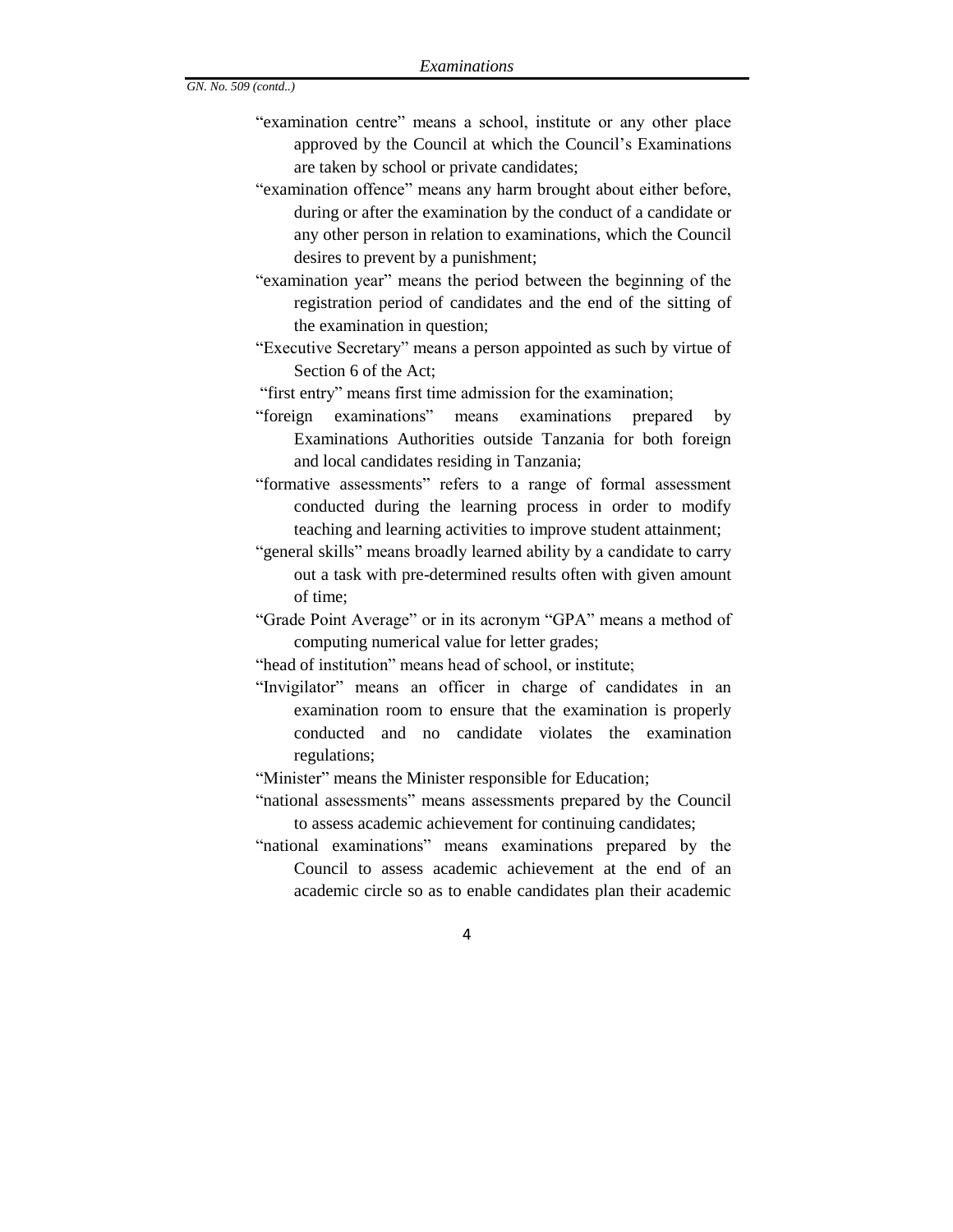or carrier progression or pathways;

- "private candidate" means a person preparing on his own to sit for the Council's examination;
- "pupil" means a student at a registered primary school eligible to sit for the assessment or National examinations;

"registered institution" means school or registered organization;

- "school candidate" means a student at a registered school eligible to sit for the National assessments or examinations, and shall exclude primary school pupils;
- "statement of results" refers to a written statement of certified examination results;
- "subjects combination" means ranges of subjects that can be combined to create programme tailored to satisfy a particular academic or professional demand or requirement;
- "summative assessment" refers to a formal assessment conducted at the end of learning process in order to provide feedback that sums up the teaching and learning process at a particular level;
- "supervisor" means an officer in-charge of the candidates at an examination centre, who makes sure that the examinations are properly conducted and no candidate or invigilator violates the examination;
- "vocational skills" means experimental skills that a candidate acquires in a specific area of interest.

3.These Regulations shall apply in Tanzania Mainland as well as Tanzania Zanzibar. Application

#### PART II

## ESTABLISHMENT AND ADMINISTRATION OF ASSESSMENT AND EXAMINATIONS CENTRES

Establishment of centres 4.-(1) There is established an assessment and examination centre in every registered school.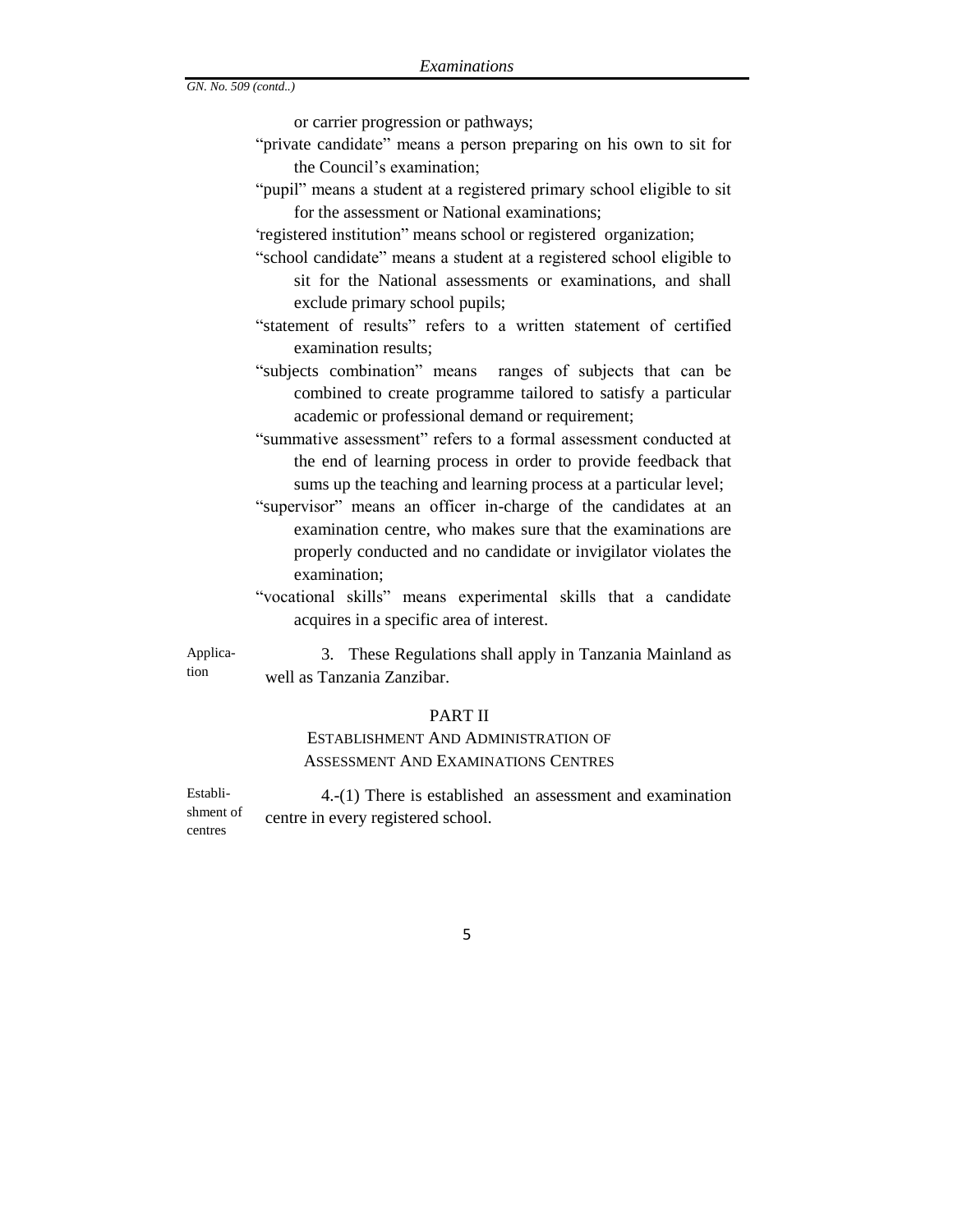(2) Any Institution that intends to establish an assessment or examination centre for private candidates in the United Republic of Tanzania shall make application for establishment of such center in the prescribed manner to the Council through the Regional Education Officer.

(3) Upon receipt of the application, the Council shall record the application and:-

- (a) if satisfied that the center conforms to the prescribed conditions, inform the institution of its decision;
- (b) where the Council is not satisfied that the institution has complied with the conditions set out under second schedule to these Regulations may reject the application and notify the applicant of the decision within sixty days;

(4) Any person aggrieved by the decision of the Council may, within a period of thirty days of the decision, appeal to the Minister whose decision shall be final.

(5) The conditions for the establishment of the centre shall be as set out in the Second Schedule to these Regulations.

(6) The Council may conduct assessment or examination at the centre where-

- (a) there are at least thirty five candidates for FTNA or CSEE or at least twenty five candidates for ACSEE;
- (b) threshold provided under paragraph (a) is not met, the Head of such centre shall be required to pay the difference.

(7) Where the Council upon gathered evidence is satisfied that the centre has contravened the conditions set out in the Second Schedule to these Regulations or involved in any assessment or examination malpractice may revoke the establishment of such centre.

(8) Where a person is aggrieved by the decisions made under sub-regulation (7), may appeal to the Minister.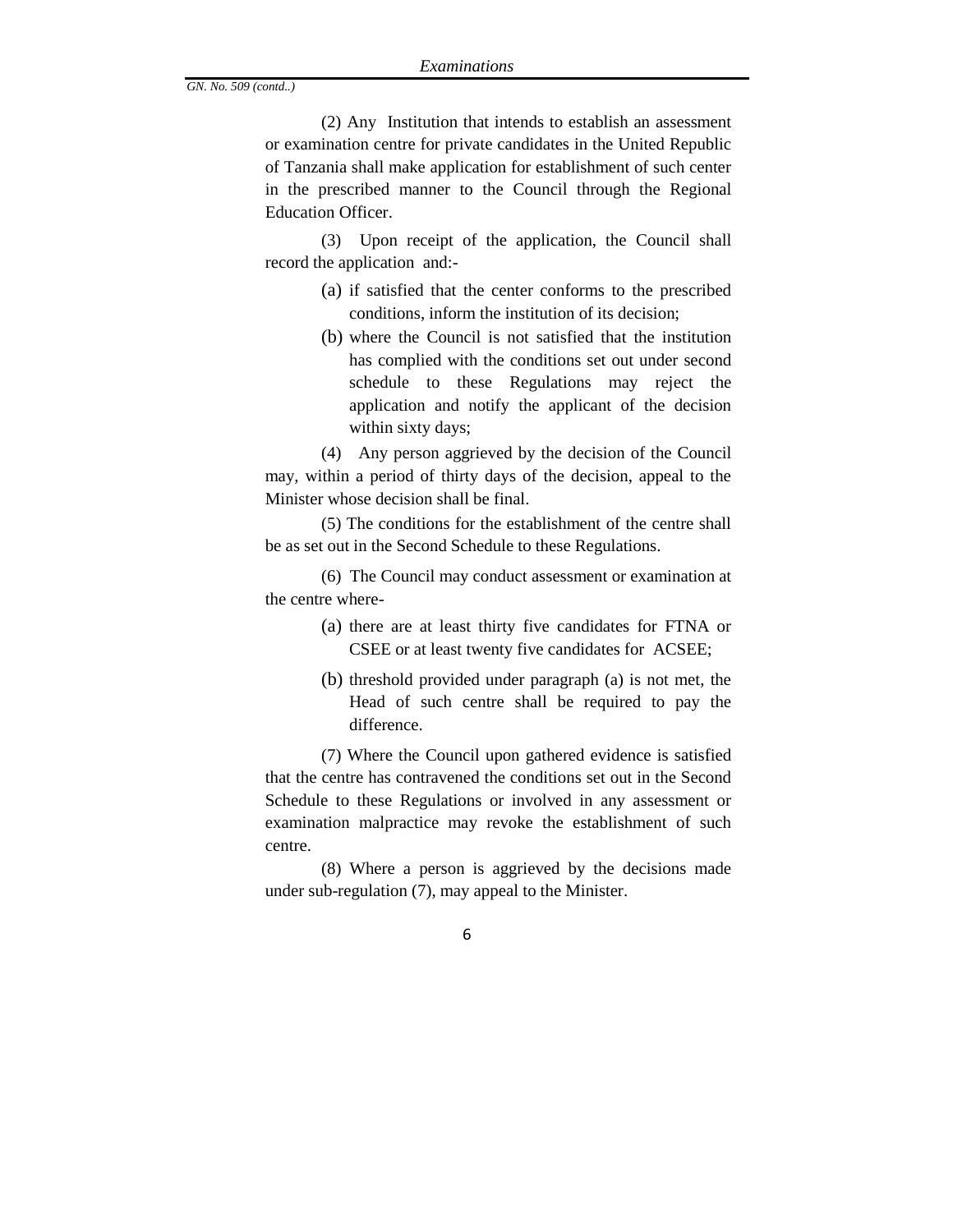Dates of examinations

Registration of candidates

(9) Foreign examination bodies that intends to establish an examination centre shall apply to the Council for the establishment of examination centre in the United Republic of Tanzania.

Foreign examinations 5.-(1) In exercising its power to conduct foreign examination, the Council shall:-

- (a) be custodian of foreign examinations;
- (b) appoint qualified supervisors and invigilators;
- (c) ensure that instructions on conduct of foreign examinations are adhered to;

(2) Foreign examination bodies and the Council shall agree on the fees for conducting foreign examinations.

(3) Determination of equivalence of Certificates issued by other foreign examination bodies to those issued by the Council shall be done at a fee prescribed in the First Schedule to these Regulations.

### PART III

### REGISTRATION AND ELIGIBILITY FOR NATIONAL ASSESSMENT AND EXAMINATIONS

6**.**-(1) The dates of assessment or examinations shall be set by the Council in accordance with the school calendar as provided by the Ministry.

(2) The Council shall send timetables to the assessment or examination centres and the private candidates in respect of the dates and times of examinations at the time of registration.

**7.**-(1) The Council shall register all candidates for national assessment or examination upon payment of prescribed fees.

(2) Registration of a school candidate shall be done by indicating the following;

- (a) three names;
- (b) sex;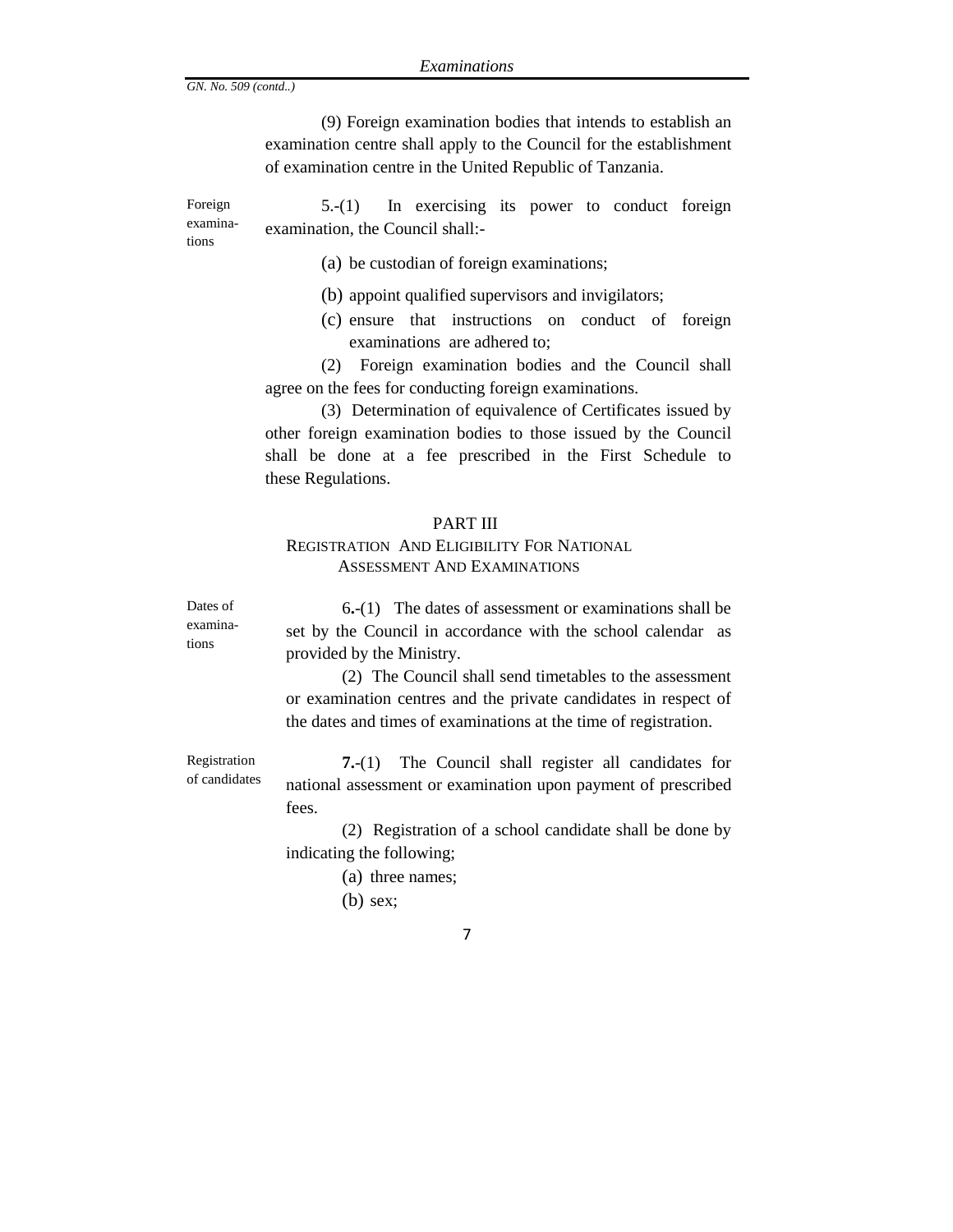(c) visibility status;

(d) date of birth;

(e) parent's phone number;

(3) for purposes of registration, the age of a candidate shall be determined on the basis of certificate issued in accordance with the provisions of the births and deaths registration act or on such other document as may be prescribed by the Council.

(4) A private candidate shall register in a manner prescribed by the Council.

8.-(1) Every school candidate shall be registered at the respective school as prescribed by the Council

(2) Any person who is a student at any registered school shall not be accepted to sit for an assessment or examination as a private candidate.

(3) Every ACSEE candidate shall specify clearly his subject combination during registration.

(4) Candidates presenting themselves for the assessment or examinations conducted by the Council for the first time shall be registered using the names appearing on their birth certificates in which case the Council shall accept the first name, one middle name and surname in full.

(5) Candidates who already sat for Council's assessment or examinations shall be registered using the names used in previous examinations.

(6) Subject to sub-regulation (4), the Council shall neither accept changes of names nor deed polls or affidavit.

(7) Every school candidate shall verify the correctness of his names, sex, photograph and subject entries on the entry forms at his respective assessment or examination centre before such forms are submitted to the Council.

Entry and conditions for national assessment or examinations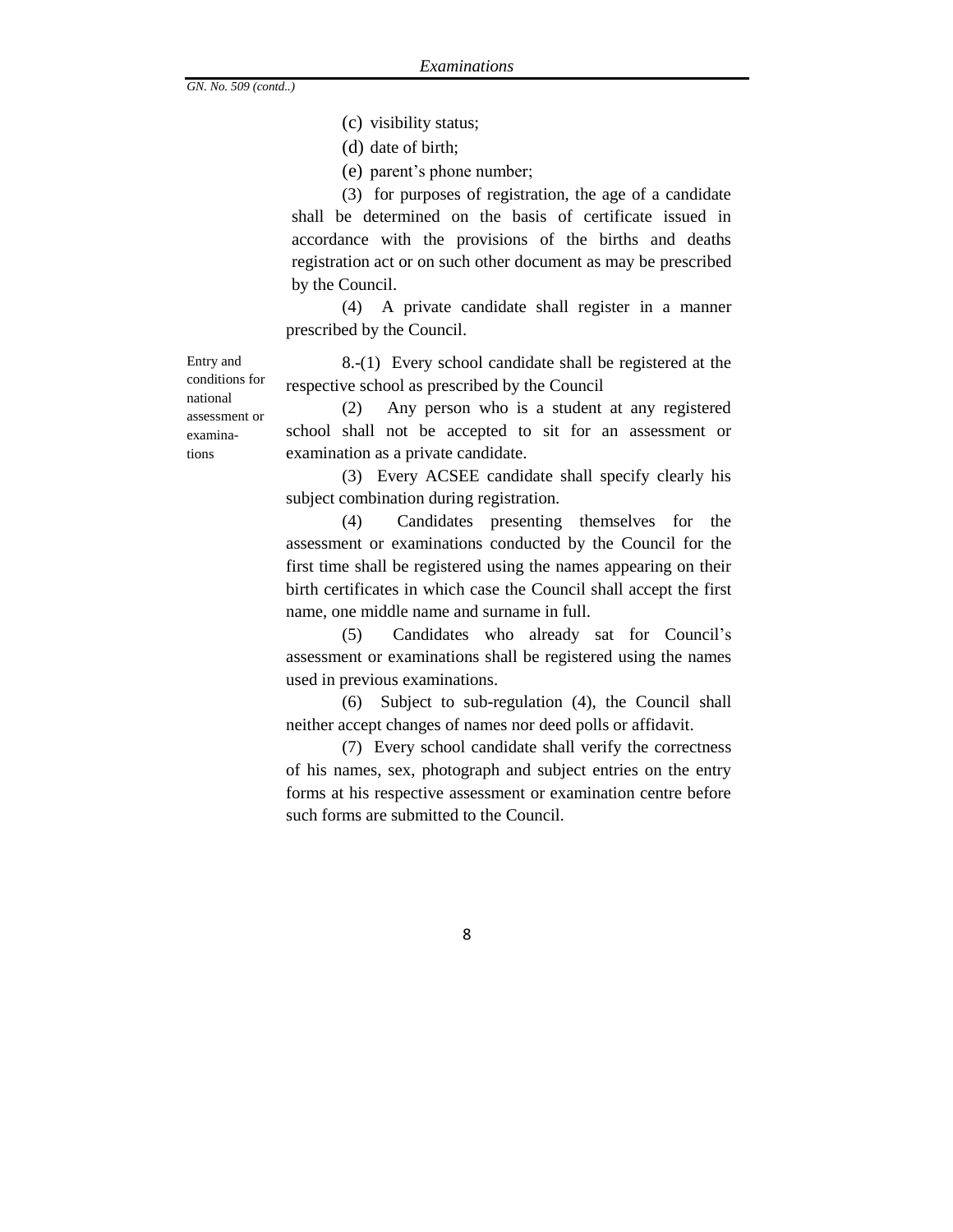(8) Every head of primary school shall verify the correctness of the pupil's names, sex, photograph and subject entries on the entry forms at the respective assessment or examination centre before such forms are submitted to the Council.

(9) Completed entry forms for national assessment or examination shall reach the Executive Secretary six (6) months before commencement of the examination.

(10) The Council shall effect change of entry, assessment or examination centre or any other data after registration, upon payment of the prescribed fee by the requesting school or candidate.

(11) The Council shall accept change of entry and assessment or examination centre where the request reaches the Executive Secretary five (5) months before commencement of the examination.

**Continuous** assessment 9.-(1) Every student in a registered school shall be assessed regularly, and the Continuous Assessment data shall be submitted to the Executive Secretary in the prescribed form within two (2) months before commencement of the examination.

> (2) The weight of the continuous assessment component of the final award on summative assessments shall be as prescribed in the Fifth Schedule to these Regulations.

> (3) A candidate's name in the continuous assessment form shall be as appearing in the entry form.

> (4) Lack of continuous assessment for a particular subject may, if a candidate fails to rectify within a reasonable time, render the candidate ineligible for registration for such examination.

- (5) Every head of school and candidate shall verify the
	- 9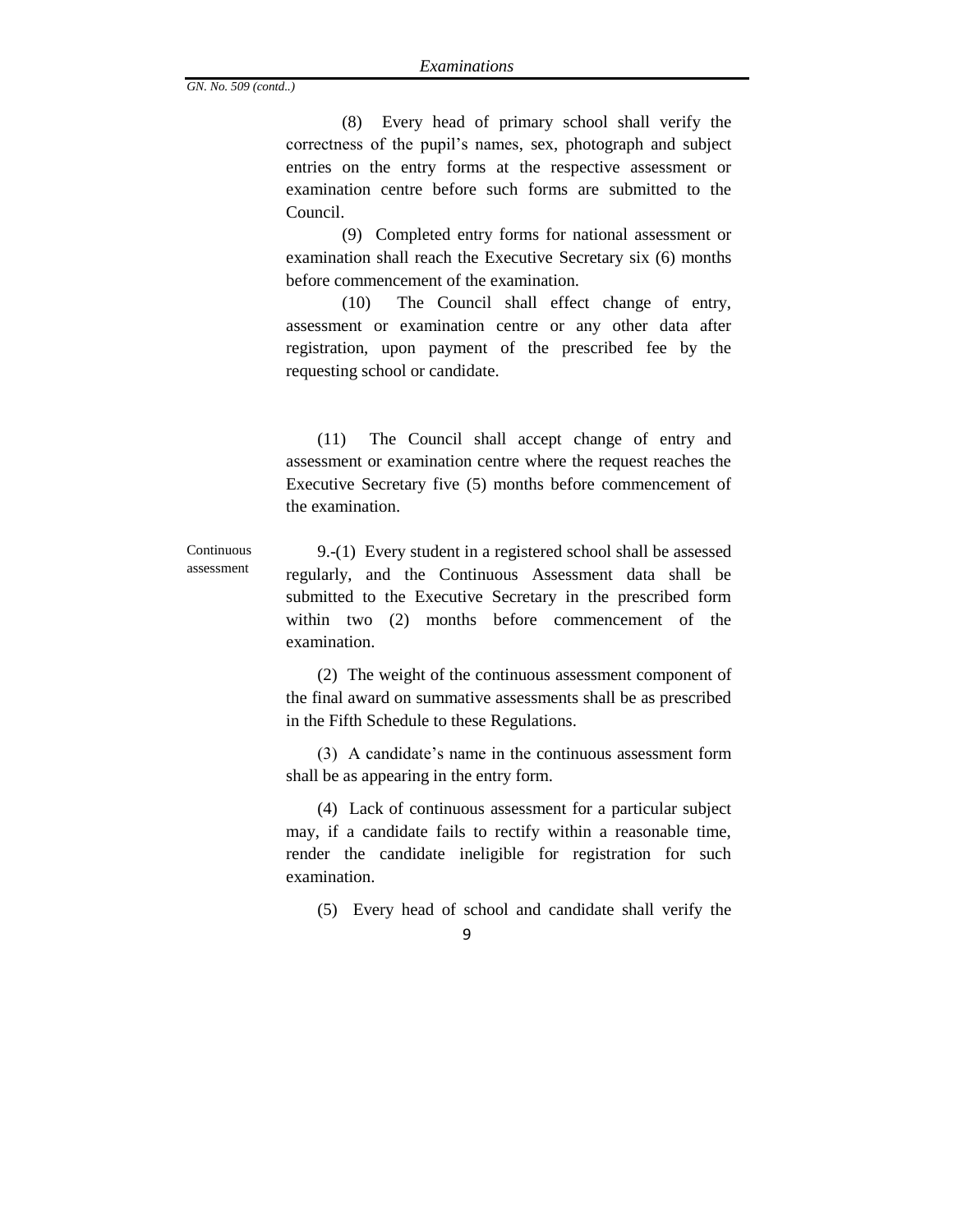correctness of continuous assessment.

(6) The terminal test and marking scheme from which the continuous assessments were derived shall conform to the standards set by the Council.

(7) Any Head of school who fails to submit continuous assessment data within the prescribed time shall be reported to their respective disciplinary authorities.

(8) Private candidates for Certificate of Secondary Education Examination (CSEE) and Advanced Certificate of Secondary Education Examination (ACSEE) shall have an extra examination paper on each subject which shall be in lieu of Continuous Assessment.

10.-(1) Candidates for Standard Two National Assessment (STNA) shall attend regularly at a registered school as shall be prescribed by the Ministry.

(2) Candidates for Standard Four National Assessment (SFNA) shall have:-

- (a) attended regularly at a registered school as prescribed by the Ministry; and
- (b) attained basic skills of reading, writing and arithmetic.

 11. Candidates for Certificate of Primary Education Examination (CPEE) shall have:-

- (a) attended regularly at a registered school as prescribed by the Ministry; and
	- (b) Sat for and passed SFNA.

Qualifica- 12. Candidate for Form Two National Assessment (FTNA), shall have:-

10

Qualifications for Certificate of Primary Education Examination

Qualifications for Standard Two and Standard Four National Assessment

tions for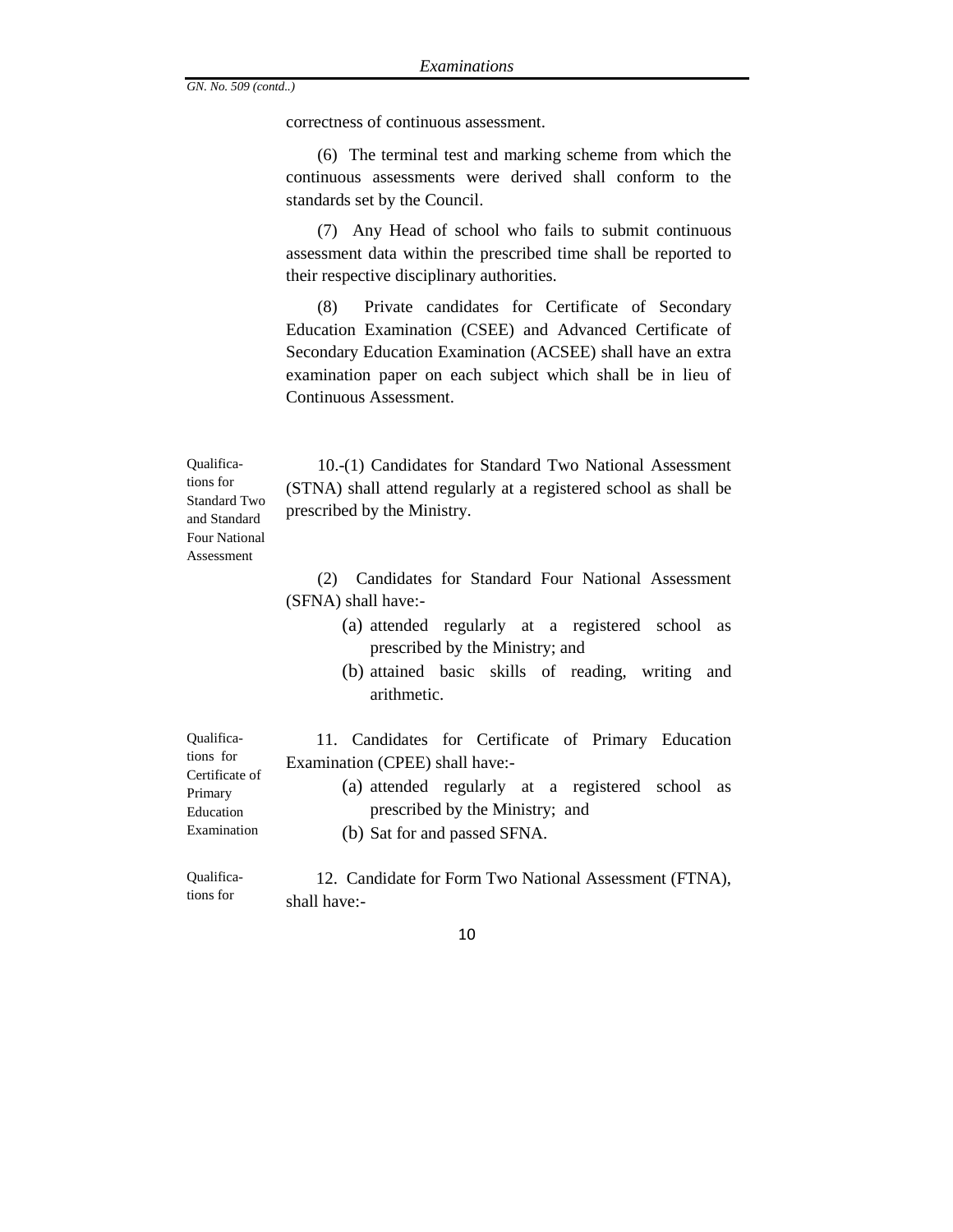| Examinations                                                                              |                                                                                                                                                                                                                                                                                                                                                                                                                                                                                                                                               |  |  |  |  |
|-------------------------------------------------------------------------------------------|-----------------------------------------------------------------------------------------------------------------------------------------------------------------------------------------------------------------------------------------------------------------------------------------------------------------------------------------------------------------------------------------------------------------------------------------------------------------------------------------------------------------------------------------------|--|--|--|--|
| GN. No. 509 (contd)                                                                       |                                                                                                                                                                                                                                                                                                                                                                                                                                                                                                                                               |  |  |  |  |
| Form Two<br>National<br>Assessment                                                        | (a) attended regularly at a registered school<br>as<br>prescribed by the Ministry;<br>(b) sat for CPEE before registering for FTNA;                                                                                                                                                                                                                                                                                                                                                                                                           |  |  |  |  |
| Qualifica-<br>tions for<br>Certificate of<br>Secondary<br>Education<br>Examination        | 13.-(1) School Candidate for CSEE, shall have:-<br>(a) attended secondary education at a registered school<br>for four years consecutively;<br>(b) sat for FTNA and attained required skills;                                                                                                                                                                                                                                                                                                                                                 |  |  |  |  |
|                                                                                           | requirements<br>(c) completed the<br>for<br>continuous<br>assessment or its equivalent.<br>(2) Private candidate for CSEE, shall have -<br>(a) sat for FTNA or its equivalent; or<br>(b) sat for the CSEE previously.<br>Any person who sat for FTNA as a private<br>(2)<br>candidate shall not be registered as a CSEE school candidate.                                                                                                                                                                                                     |  |  |  |  |
|                                                                                           | A FTNA private candidate shall be eligible to<br>(3)<br>register and sit for CSEE within a period of ten years from the<br>time he passed FTNA.<br>(4) Any private candidate who sits for CSEE for the<br>first time shall be required to register for not less than four<br>subjects which he sat for at FTNA.                                                                                                                                                                                                                               |  |  |  |  |
| Qualifications<br>for Advanced<br>Certificate of<br>Secondary<br>Education<br>Examination | 14.-(1) A school candidate for ACSEE, shall have:-<br>(a) attended advanced secondary school for two years<br>consecutively in a registered secondary school or as<br>shall be prescribed by the Minister;<br>(b) attained at least credit level in CSEE and a<br>minimum of three credits $(A, B+, B)$ or C) in three<br>different subjects obtained in one or different<br>sittings at the CSEE or its equivalent; and<br>(c) passes in all subject combination; or<br>(d) three credit $(A, B^+, B \text{ or } C)$ in subject combination. |  |  |  |  |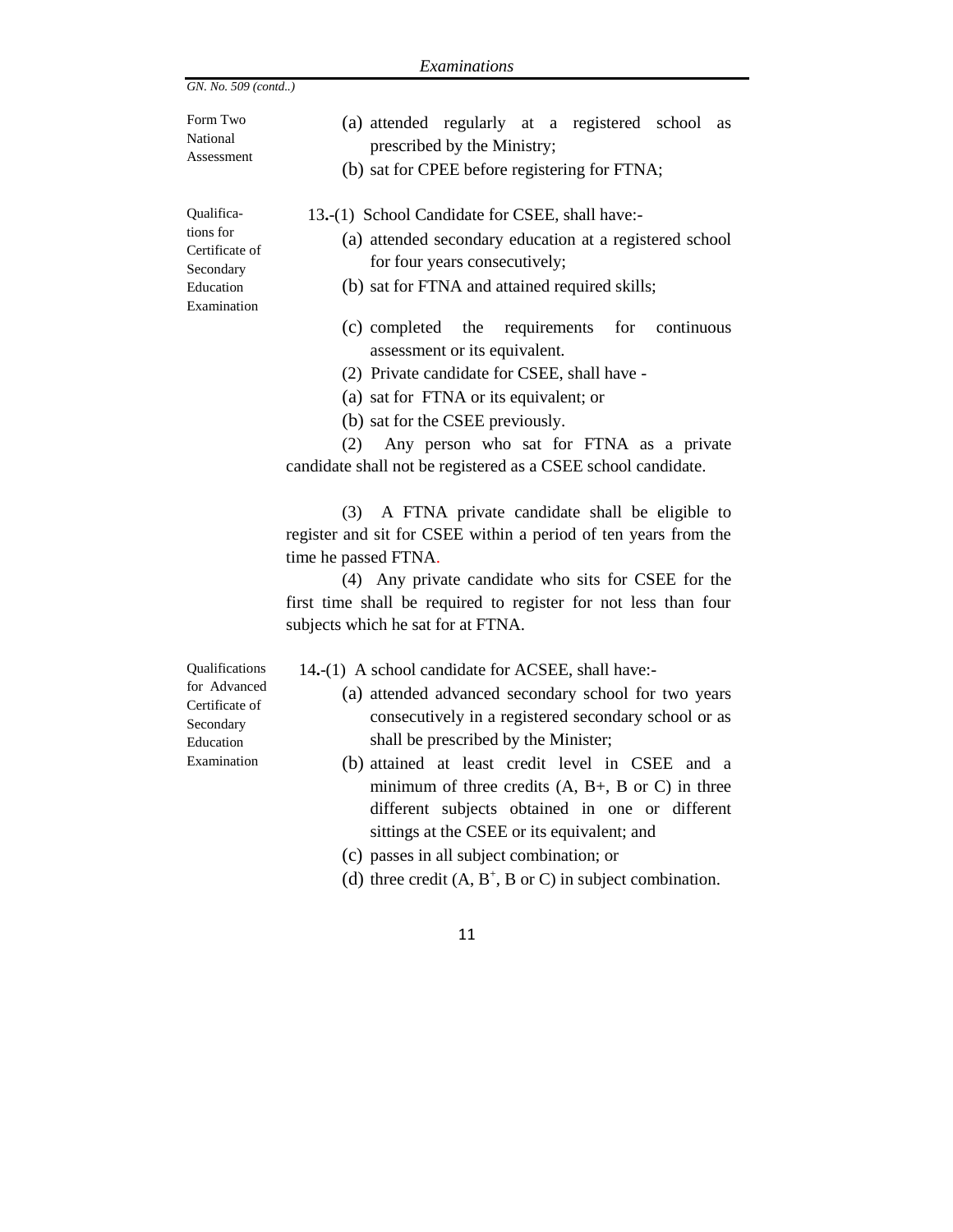(2) A private candidate for ACSEE shall have a minimum of three credit  $(A, B<sup>+</sup>, B or C)$  in three different subjects obtained in one or different sittings at the CSEE or its equivalent.

(3) Any private candidate who sits for ACSEE for the first time shall be required to register for not less than three subjects including general studies.

Transfer and deregistration of candidates

15.-(1) The candidate shall not be transferred from one examination centre to another after the registration period without the approval of the Executive Secretary.

(2) The Council shall de-register a candidate from the entire examination where the student is expelled from school and upon receipt of a signed resolution of the School Board.

Conduct of national assessment and examinations

16.-(1) A candidate shall attend the national examination or assessment at the centre where he is registered.

(2) Where there is quarantine the examination centre exposed to infectious disease shall be closed and any candidate residing in that area shall not be allowed to sit for the examination until the quarantine has been lifted.

(3) Subject to sub-regulation (2) the Council shall transfer to another centre Candidates registered in the examination centre exposed to infectious disease, and who are not living in the quarantine area.

(4) Where there is sufficient proof that a candidate fails to sit for the examination under paragraph (a), and upon the permission from the Ministry responsible for Education, a candidate may sit for the examination the following year as may be determined by the Executive Secretary.

(5) Where the examination falls on a public holiday, the examination shall continue unless otherwise as directed by the Council.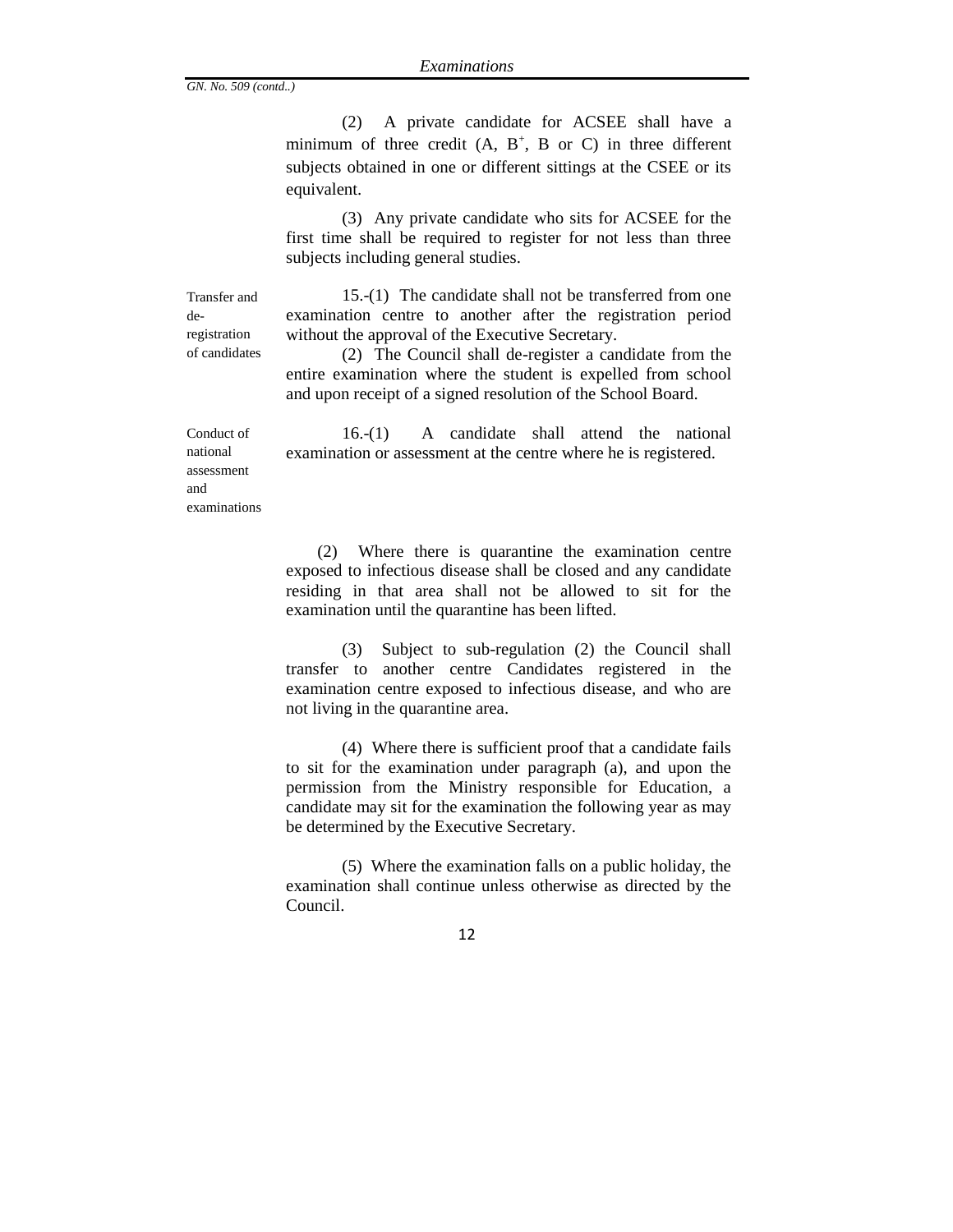(6) The Council shall appoint experienced teachers to be Supervisors.

- (7) A supervisor appointed by the Council shall:-
	- (a) be responsible for the proper conduct of national examinations;
	- (b) submit a signed declaration to confirm that examination instructions were duly observed; and
	- (c) report to the Council the exceptional circumstances likely to prejudice candidate's performance.

(8) Where the examination irregularity occurs, the supervisor or invigilator shall:-

- (a) require the suspect to write a statement in respect of such irregularity;
- (b) collect any evidence in connection with the irregularity;
- (c) require a suspect to surrender anything in connection with the irregularity;
- (d) report the irregularity to the Council.

(9) Where practical examination is conducted, the following shall be observed:-

- (a) the centre shall have school candidates;
- (b) practical examination instructions prepared by the Council are in place;
- (c) preparations for the practical examinations conform to the instructions;
- (d) practical examinations are prepared by qualified laboratory technician or teacher responsible for the subject in case there is no laboratory technician;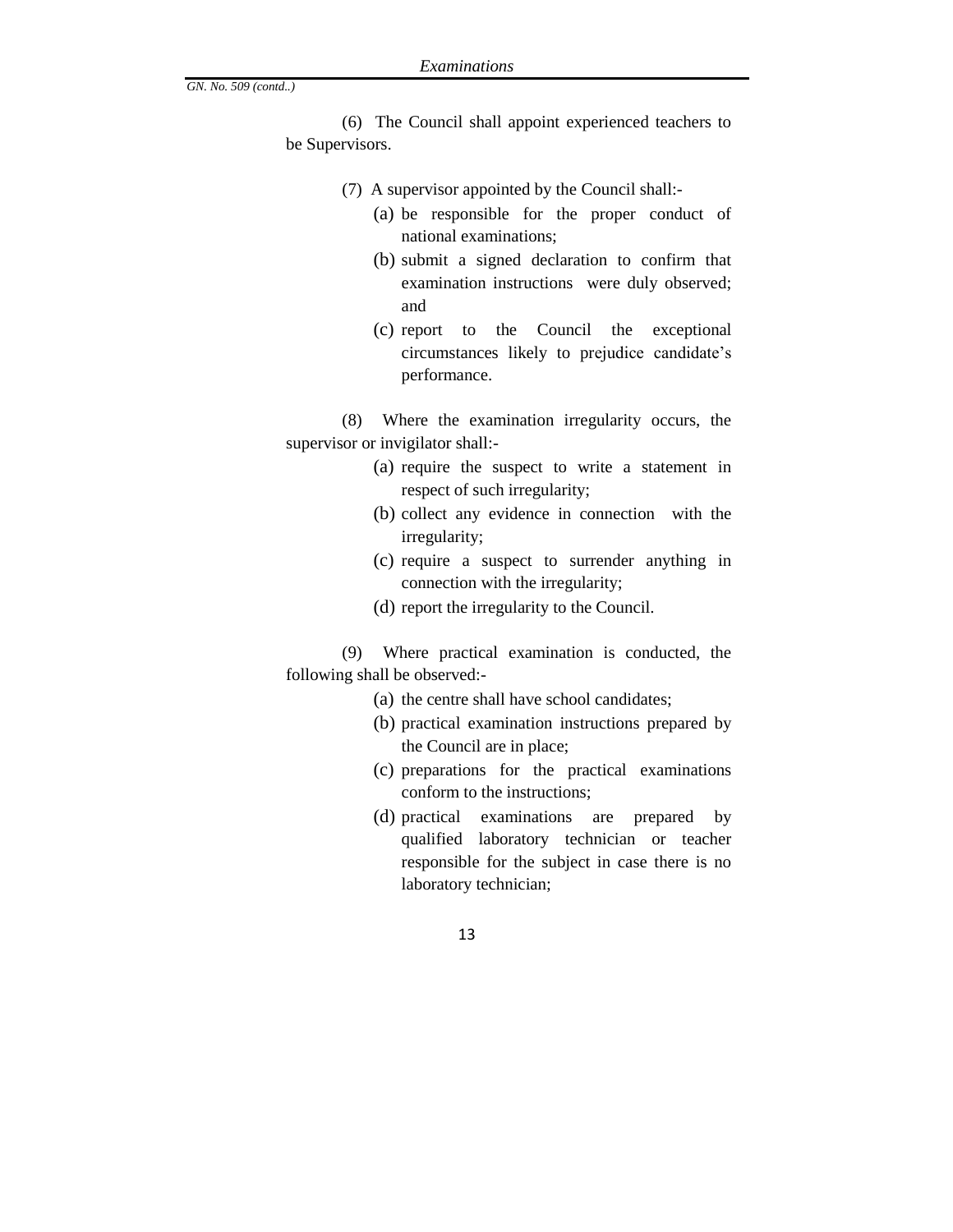- (e) practical examinations are conducted in not more than two sessions per day;
- (f) confidentiality and integrity of the practical examination is adhered;
- (g) laboratory technician or subject teacher responsible for such practical examination is in the vicinity during the practical examination to deal with technical difficulties when arise;
- (h) the 24 hours Advance Instructions ; and
- (i) arrangement of laboratory equipments.
- (10) A candidate shall be required to:-
	- (a) observe all general instructions given;
	- (b) be in the examination room at least thirty minutes prior to the commencement of examination;
	- (c) sit in the order of his index number;
	- (d) write his index number on every page of the answer booklet or sheet;
	- (e) answer questions in the prescribed language;
	- (f) stop writing immediately after notice has been given;
	- (g) maintain order and tranquility in the examination room;
	- (h) enter examination room with allowed unannotated materials or devices.
- (11) Candidate shall not be allowed to:-
	- (a) convey unauthorized information to another person during examination;
	- (b) collude with another candidate or any person in the examination room;
	- (c) cheat in the examination room;
	- (d) enter the examination room thirty minutes after commencement of the examination or leave the
		- 14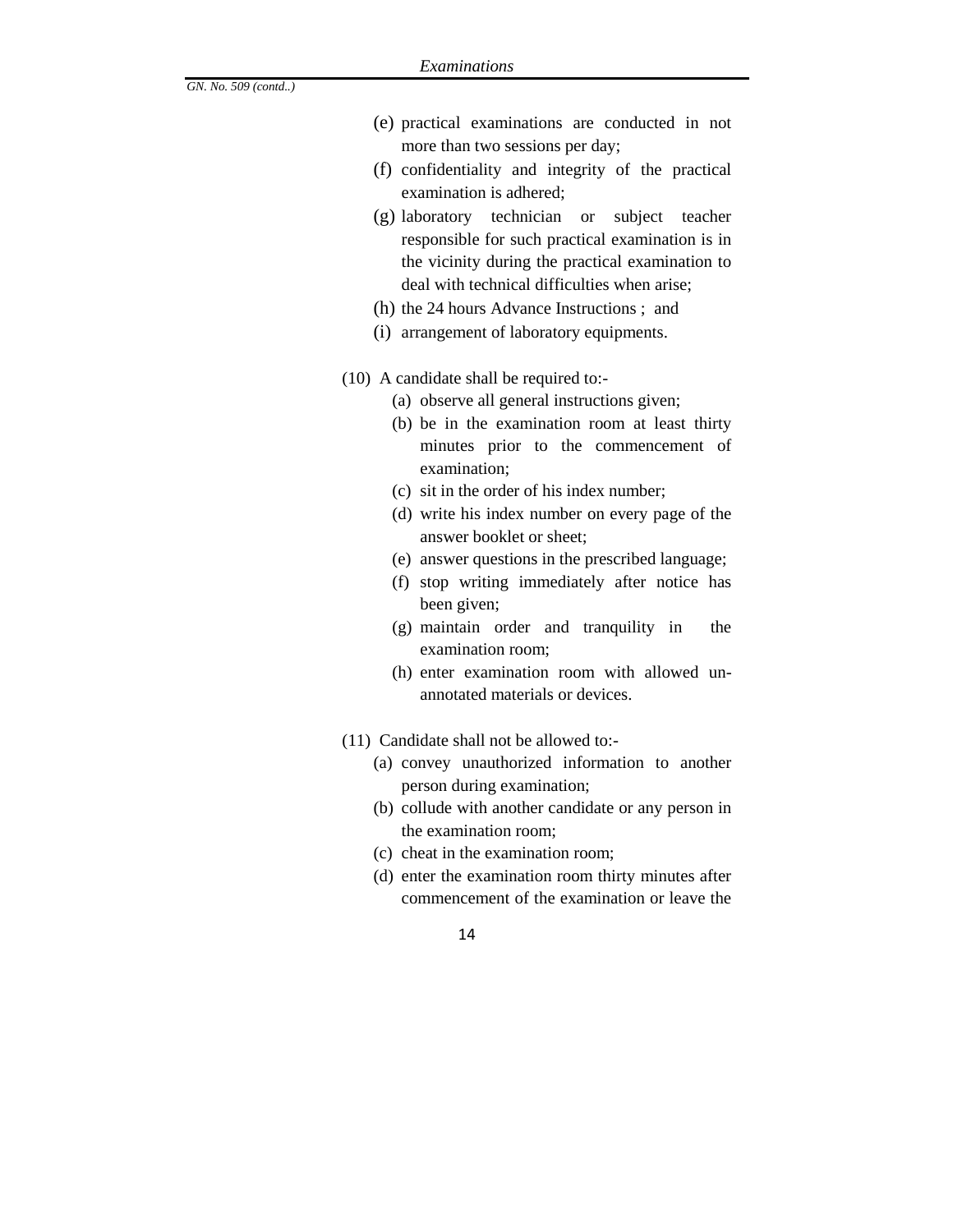examination room before thirty minutes have lapsed;

- (e) write his names or initials on the answer booklet or sheet unless prescribed by the Council;
- (f) enter the examination room with unauthorized devices;
- (g) write in a colour other than blue or black ink except for complex diagrams and drawings for which any colour may be used as the rubric or as the question may require;
- (h) begin the examination before being authorized;
- (i) leave the examination room with answers booklet, sheets or examination papers;
- (j) detach sheets from an answer booklet;
- (k) leave the examination room without permission;
- (l) smoke in the examination room; or
- (m) write offensive or abusive language or drawings.

(12) Any candidate who fails to comply with to subregulation (9), commits an examination offence.

Punishment for examinations offences

17.-(1) A person who commits an examination offence shall:–

- (a) in case of a candidate, have his examination results nullified;
- (b) be prosecuted for the alleged offence.

(2) Candidate whose examination results have been nullified may be allowed to re-sit the examinations as a private candidate in a manner to be prescribed by the Council.

(3) Continuing candidate, whose examination results have been nullified, may re-sit for the same examinations in the subsequent year.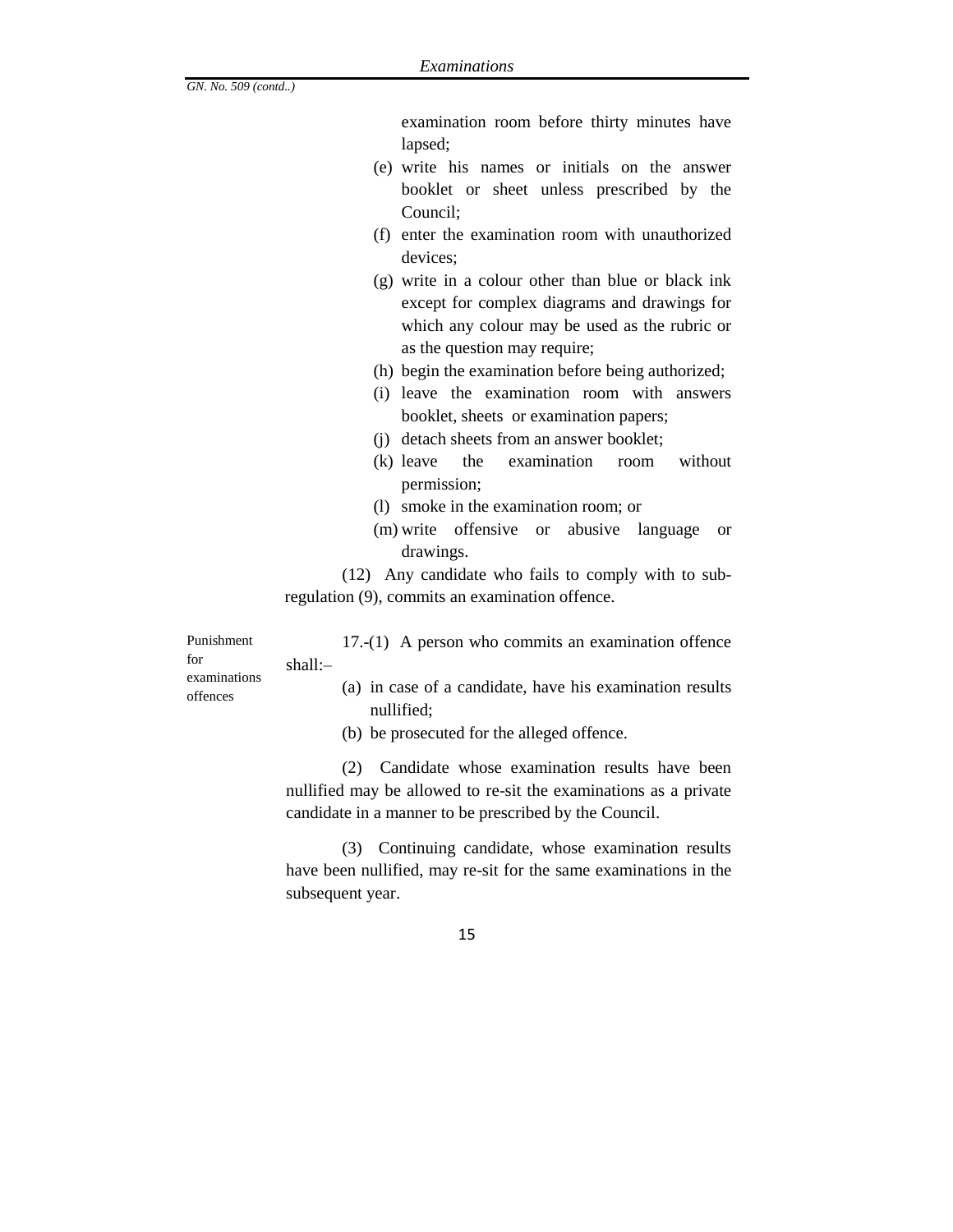(4) The supervisor or invigilator who fails to comply with sub-regulation 16(7) and (8), shall be reported to their respective disciplinary authorities and may be barred for a period to be prescribed by the Council.

(5) Any person who counsels, aids, procures, or abets a candidate to commit an examination offence, commits an offence.

(6) Any person who commits an examination offence under these Regulations may be prosecuted for alleged offence as provided for under section 25 of the Act.

18.-(1) The Council shall charge fees for examinations and other services as prescribed in the First Schedule to these Regulations.

(2) The Executive Secretary may, by notice in a widely circulated newspaper at the beginning of every registration period, give particulars and mode of payment of examination fees applicable to all types of examinations.

- (3) A Candidate who:-
- (a) fails to pay the required examination fee may be disqualified for the registration of an examination;
- (b) has waived to pay the examination fees and fails to pay such fees upon the issuance of the results, his results thereof shall be withheld for a period of two years; or
- (c) fails to pay the required fee after the lapse of two years under paragraph (b), his results may be nullified.

(4) The examination fee once paid may neither be refunded nor transferred.

Fees for examinations and other services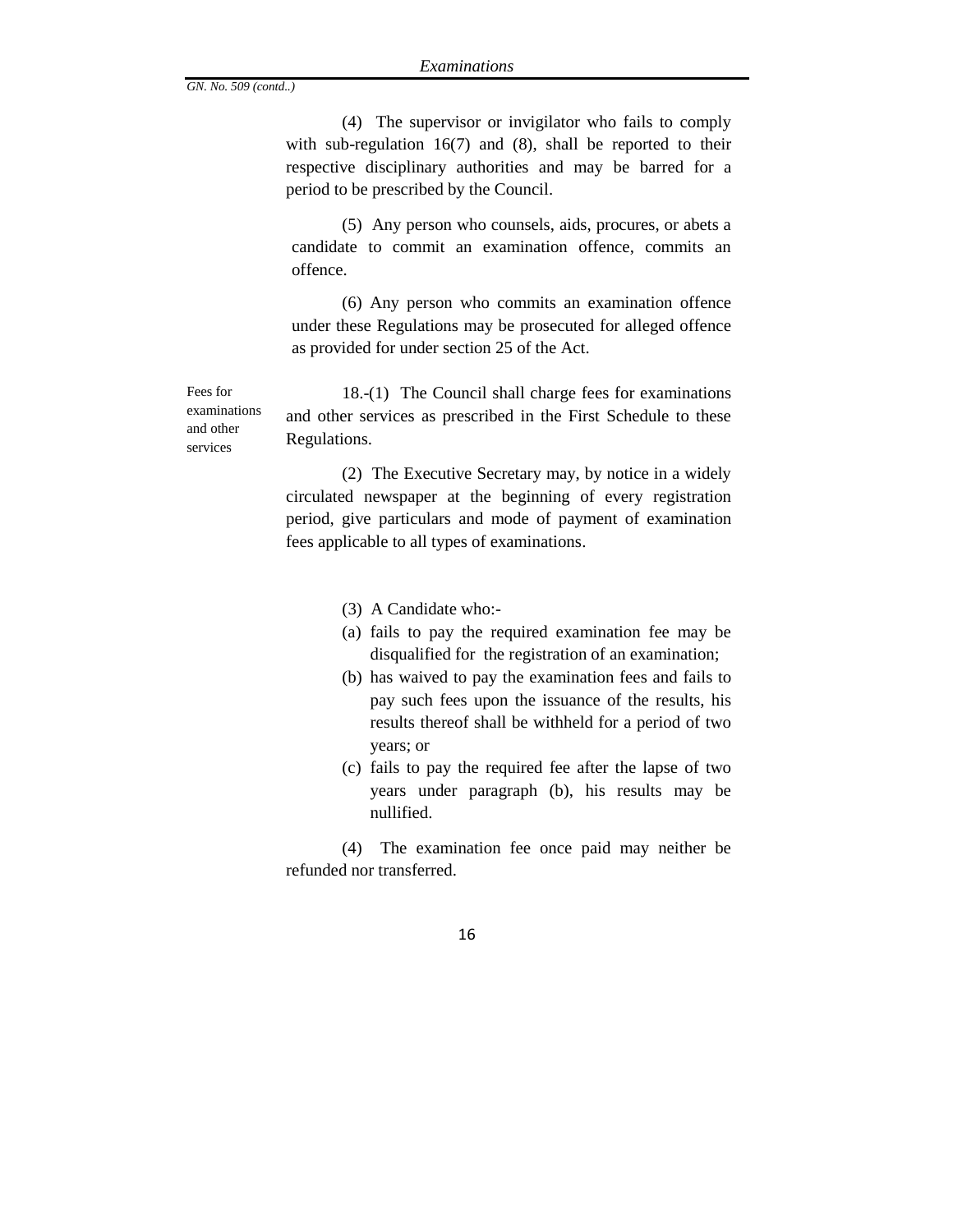(5) Examinations fees shall be prescribed by the Council and approved by the Minister.

#### PART IV

#### ASSESSABLE AND EXAMINABLE SUBJECTS, AWARDS AND RESULTS

Assessable and examinable subjects and grading in primary education

19.-(1) Unless otherwise prescribed by circular issued by the Commissioner for Education, examinable subjects in primary national assessment and examination shall base on the curriculum and syllabus approved by the relevant authority.

(2) The grading for primary national assessment and examination shall be as follows:-

(a)  $41 - 50 = A -$  indicating excellent;

(b)  $31 - 40 = B$  - indicating very good;

(c)  $21 - 30 = C$  - indicating good;

(d)  $11 - 20 = D$  -indicating satisfactory; and

(e)  $0 - 10 = E$  - indicating unsatisfactory.

(3) Grade A, B, C and D shall be regarded as passes in descending order of merit, where A is the highest pass, D the lowest pass and grade E shall be regarded as unsatisfactory.

(4) The Standard Two or Standard Four National Assessment shall be graded to show the level of pupils' attainment on compulsory subjects approved by the Minister.

(5) A candidate for standard two or standard four shall attain required skills before proceeding to the subsequent standard.

(6) The Council shall issue notification of results for standard two or standard four national assessment in a manner to be prescribed by the Council.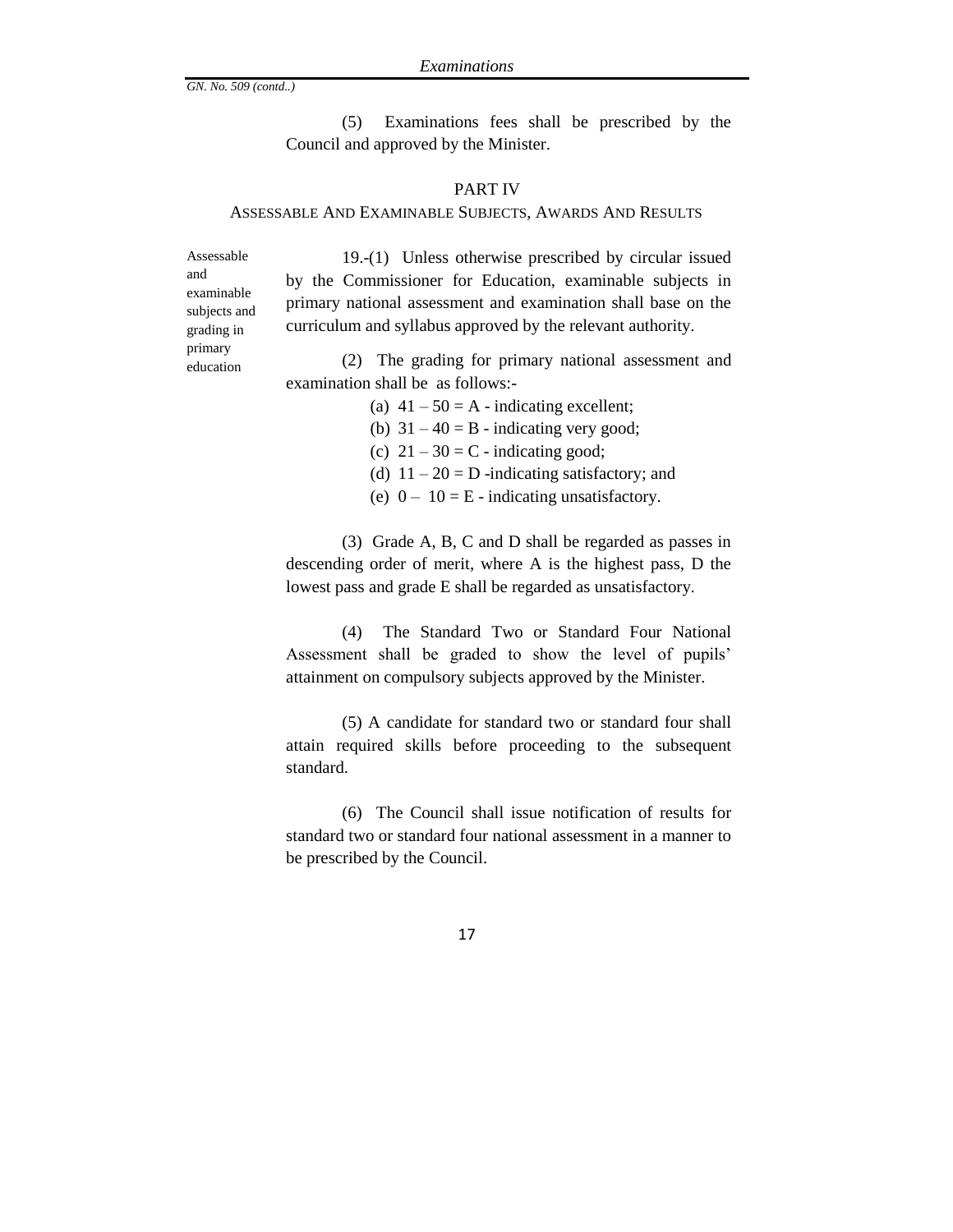(7) Certificate of Primary Education Examination award shall be Distinction, Merit, Credit and Pass.

(8) Grading for Certificate of Primary Education Examination shall base on aggregate of compulsory subjects approved by the Ministry where:-

(a) A - indicating distinction;

- (b) B indicating merit;
- (c) C- indicating credit; and
- (d) D indicating pass

(9) The certificate of primary education examination shall contain the particulars set out in the Third Schedule to these regulations.

20.-(1) The FTNA shall base on subjects and syllabus approved by the relevant authority.

subjects in form two national assessment grading

Assessable

(2) Unless otherwise prescribed in the circulars issued by the Commissioner for Education, a school candidate shall sit for nine subjects comprised of core and compulsory as follows-

- (a) (i) civics;
	- (ii) kiswahili;
	- (iii) english language;
	- (iv) basic mathematics;
	- (v) biology;
	- (vi) history;
	- (vii) geography;
	- (viii) physics/ engineering Science;
	- (ix) chemistry.

(b) Without prejudice to paragraph (a), a candidate may also choose not more than three subjects from bias subjects and one subject from optional subjects-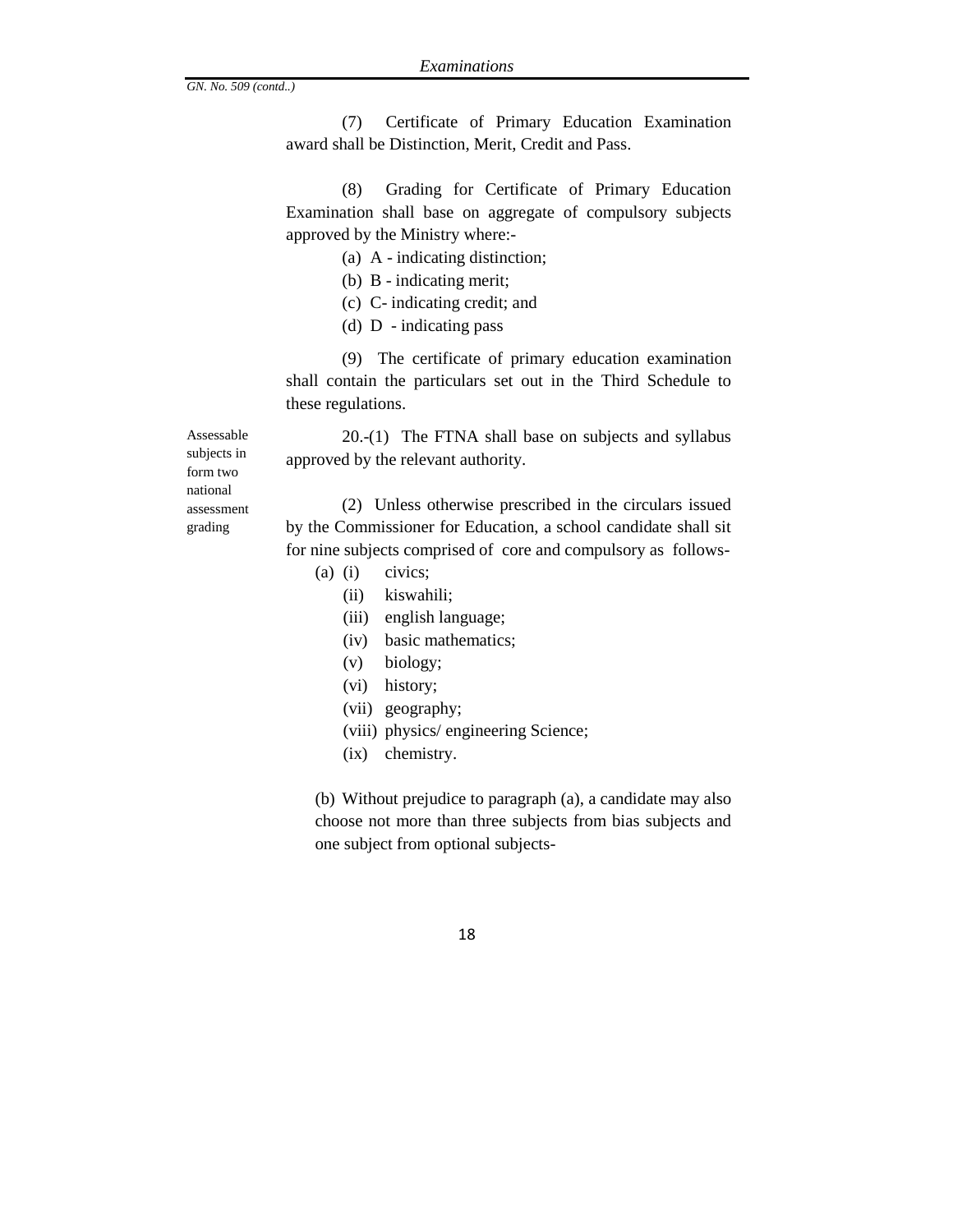| (c) |  |                                              |  | (i) bias subjects shall include; Technical, |
|-----|--|----------------------------------------------|--|---------------------------------------------|
|     |  |                                              |  | Agriculture, Commercial, Home Economics,    |
|     |  | computer studies, Arts and Foreign Language. |  |                                             |

(ii) optional subjects shall include; Religious subjects.

(3) A private candidate for the FTNA shall register and sit for at least seven subjects listed in paragraph (a).

(4) No candidate for the FTNA shall register for more than twelve subjects at one sitting.

Grade ranges for form two national assessment

21.(1) The quantification for grade ranges at FTNA results shall be as follows:- (a)  $75 - 100 = A - indicating excellent$ 

(b)  $60 - 74 = B^+$  - indicating very good (c)  $50 - 59 = B -$  indicating food (d) 40 - 49 = C - indicating average (e)  $30 - 39 = D$  - indicating satisfactory (f)  $20 - 29 = E$  - indicating unsatisfactory (g)  $0 - 19 = F -$  indicating fail

(2) The weight for each grade shall be  $A = 5$ ,  $B^+ = 4$ , B=3, C = 2, D = 1, E = 0.5 and F = 0

(3) Grades A,  $B^+$ , B and C shall be regarded as credit while D shall be regarded as the lowest pass.

(4) Grades E and F shall not be considered in calculating GPA.

22.-(1) Form Two National Assessment grading to school and private candidates shall be Distinction, Merit, Credit and Pass

(2) Subject to sub regulation (1), Distinction and Merit shall be awarded to a candidate who conform to regulation  $20(2)(a)$ .

Form two national assessment grading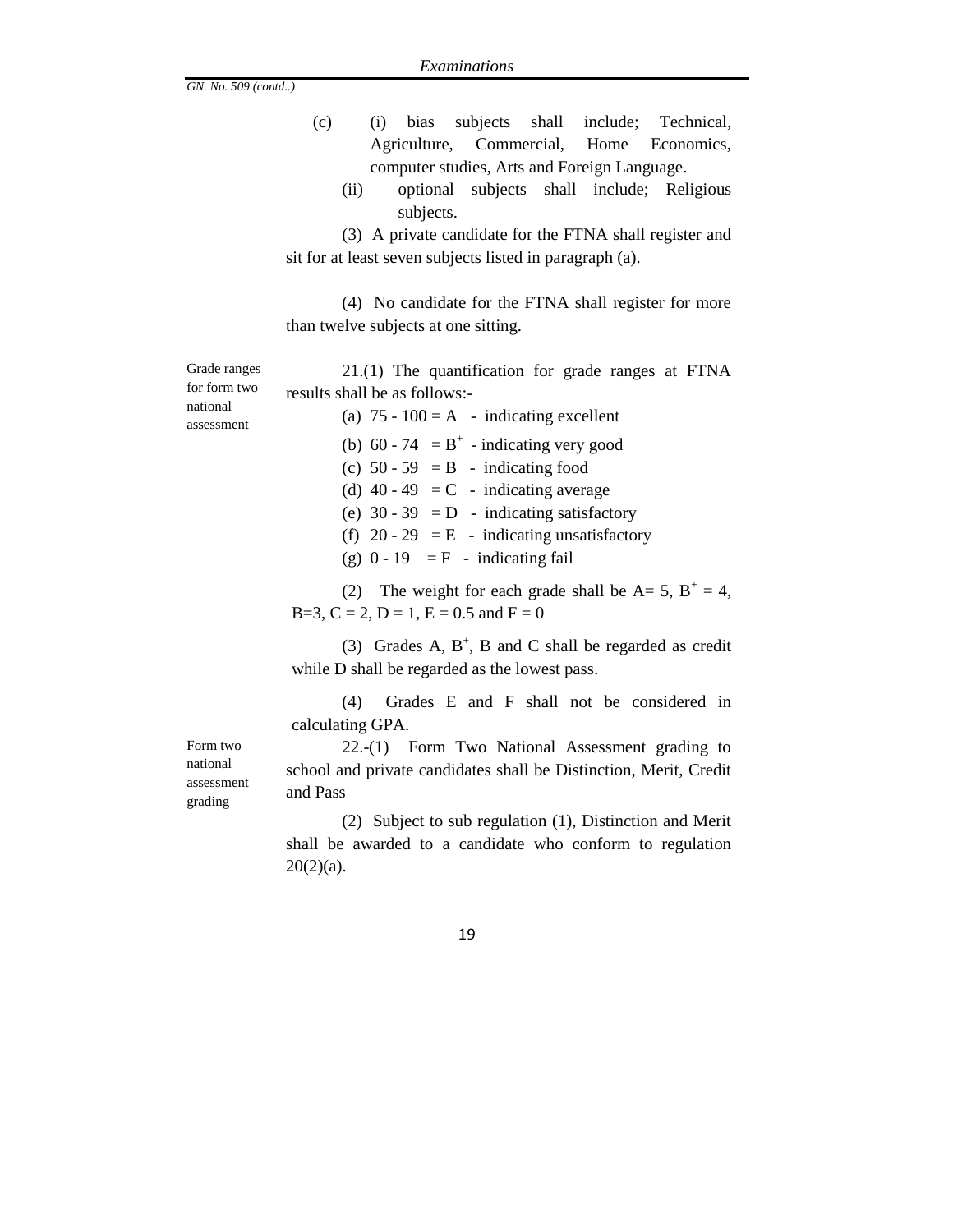(3) Calculation of GPA shall base on the candidate's best score in seven subjects.

(4) Form two national assessment grading shall be as follows:-

- (a) a distinction shall range at a GPA of  $3.6 5.0$ ;
- (b) a merit shall range at a GPA of  $2.6 3.5$ ;
- (c) a credit shall range at a GPA of  $1.6 2.5$  or awarded subject to regulation 21(2);
- (d) a pass shall range at a GPA of  $0.3 1.5$ , and shall be given to candidate who passed in at least one subject at grade not below C or passed in at least two subjects at grade D.

(5) GPA shall not be calculated to a candidate who sat for less than seven subjects.

(6) The Council shall issue notification of results for FTNA as may be prescribed.

23.-(1) The CSEE shall be examinable on curriculum and syllabus approved by the Ministry.

(2) A school candidate shall sit for core and compulsory subjects, not less than two biased subjects and may sit for not more than one optional subject.

- (3) The core and compulsory subjects shall comprise-
- (a) (i) civics;
	- (ii) kiswahili;
	- (iii) english language;
	- (iv) mathematics; and
	- (v) biology.

(b) The biased subjects shall include; Natural Science, Social Sciences, Technical subjects, Agriculture, Commercial, Home Economics, Arts, Computer Studies or Foreign languages.

(c) Optional subjects shall include Religious subjects.

(3) A candidate shall not sit for bible knowledge and islamic knowledge in one sitting.

20

subjects in the certificate of secondary education examination

Examinable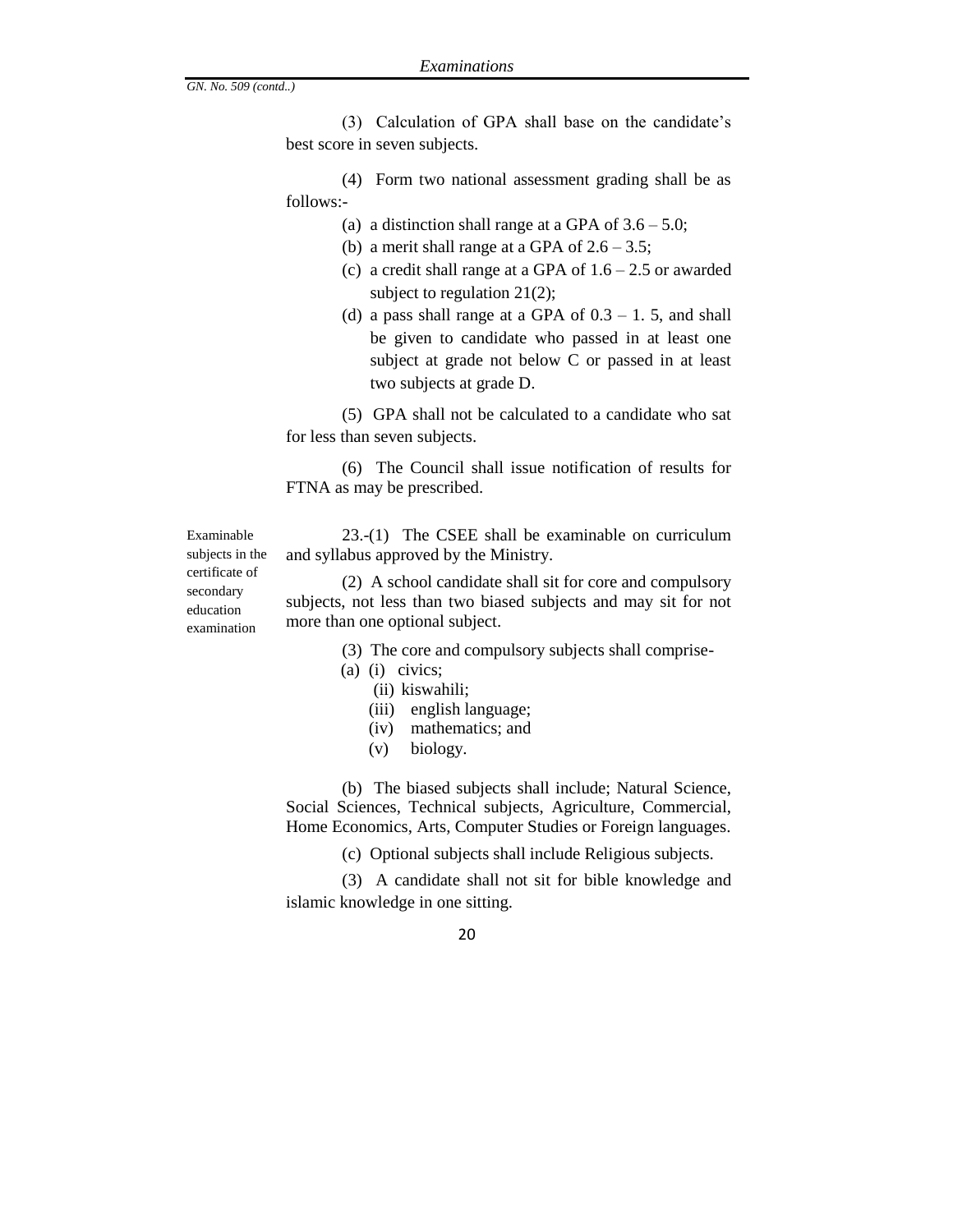(4) A private candidate for the Certificate of Secondary Education Examination shall:-

- (a) sit for natural sciences or home economics upon submission of evidence of prior undertaking of practical work;
- (b) Sit for practical at the centre with school candidates sitting for practical subjects.

24.-(1) Grade ranges for Certificate of Secondary

(5) A candidate who sat for CSEE or its equivalent, shall sit as a private candidate for one or more subjects in a subsequent examination.

(6) A candidate for the certificate of secondary education Examination shall not register for more than ten subjects at one sitting.

Grade ranges for the certificate of secondary education examination

| Education Examination shall be as follows-  |  |  |  |  |  |  |
|---------------------------------------------|--|--|--|--|--|--|
| (a) $75-100 = A$ - indicating Excellent     |  |  |  |  |  |  |
| (b) $60-74 = B^+$ - indicating Very Good    |  |  |  |  |  |  |
| (c) $50-59 = B - \text{indicating Good}$    |  |  |  |  |  |  |
| (d) $40-49 = C$ - indicating Average        |  |  |  |  |  |  |
| (e) $30-39$ = D - indicating Satisfactory   |  |  |  |  |  |  |
| (f) $20-29 = E$ - indicating Unsatisfactory |  |  |  |  |  |  |
| (g) $0-19 = F$ - indicating Fail            |  |  |  |  |  |  |
|                                             |  |  |  |  |  |  |

(2) The weight for each grades shall be  $A = 5$ ,  $B^+ = 4$ ,  $B=3, C = 2, D = 1, E = 0.5$  and  $F = 0$ 

(3) Grade A,  $B^+$ , B and C shall be regarded as credit while D shall be regarded as the lowest pass.

(4) Grade E and F shall not be considered in the calculation of GPA.

Certificate of secondary education examination award

25.-(1)CSEE award to school and private candidates shall be Distinction, Merit, Credit and Pass.

(2) Subject to sub regulation (1), Distinction and Merit shall be awarded to a candidate who conform to regulation 23(2) (a) of these Regulations.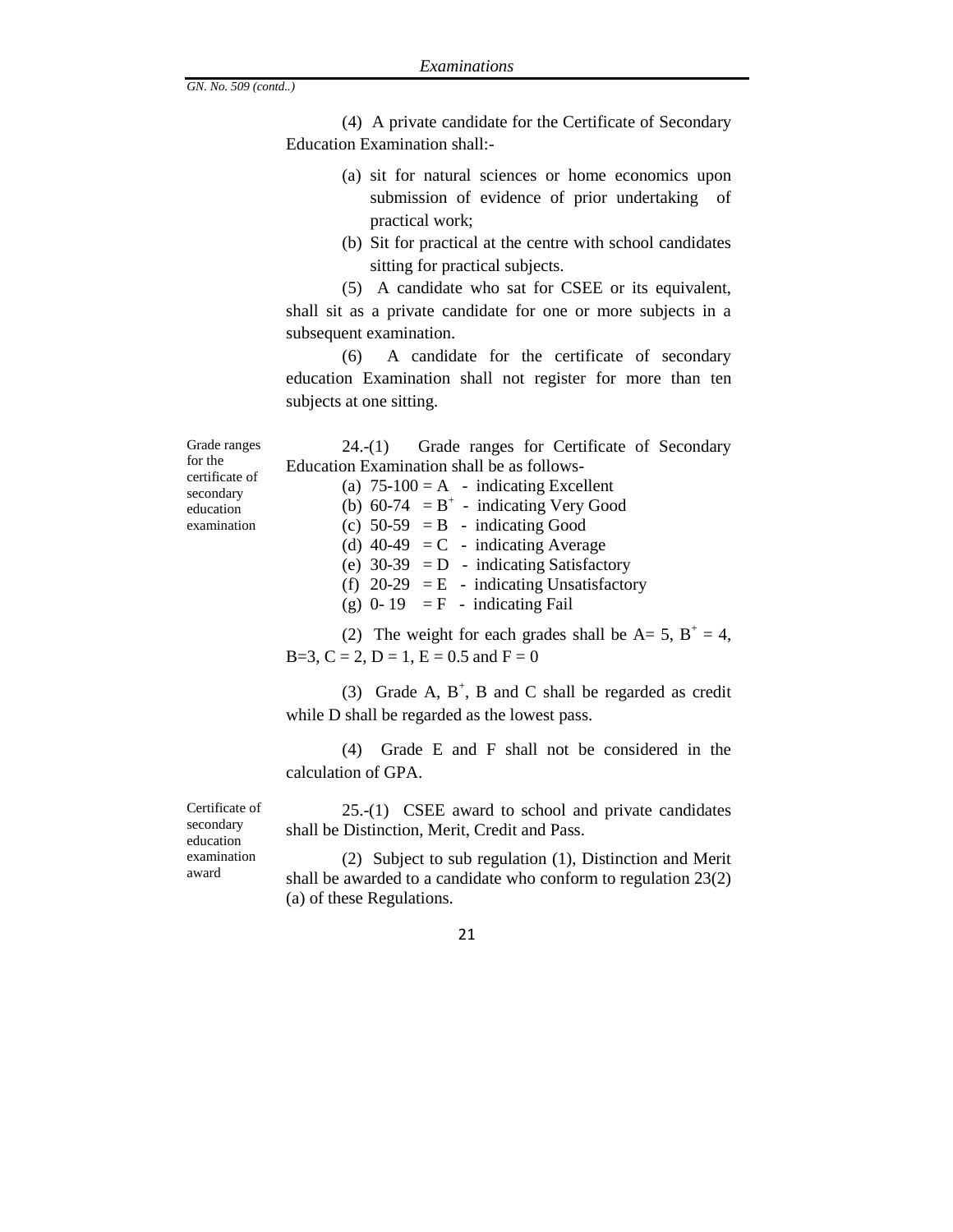(3) Calculation of GPA shall base on candidate's best score in seven subjects.

(4) Award ranges for Certificate of Secondary Education Examination shall be as follows:-

- (a) a distinction shall range at a GPA of  $3.6 5.0$ ;
- (b) a merit range at a GPA of  $2.6 3.5$ .
- (c) a credit shall range at a GPA of  $1.6 2.5$  or awarded subject to regulation 25(2);
- (d) a pass shall range at a GPA of  $0.3 1.5$ , and awarded to a candidate who passes in at least one subject at a grade not below C or passes in at least two subjects at grade D.

(5) GPA shall not be calculated to a candidate who sat for less than seven subjects.

(6) The CSEE shall contain the particulars as set out in the Third Schedule to these Regulations.

26.-(1) The ACSEE shall base on the subject combination and syllabus approved by the Ministry.

(2) A candidate shall sit for not more than six subjects including General Studies.

(3) A candidate shall not sit for:-

- (a) Advanced Mathematics and Basic Applied Mathematics in one sitting; or
- (b) Divinity and Islamic Knowledge in one sitting.

(4) A candidate, who sat for ACSEE or its equivalent, shall sit as a private candidate in a subsequent examination.

Grade ranges for advanced certificate of secondary education examination

Basis for advanced certificate of secondary education examination

> 27.-(1) The grade ranges for advanced certificate in secondary education examination shall be as follows-

- (a)  $75-100 = A indicating excellent;$ (b)  $60-74 = B^+$  - indicating very Good;
- 
- (c)  $50-59 = B \text{indicating good};$
- (d)  $40-49 = C$  indicating average;
- (e)  $30-39$  = D indicating satisfactory;
- (f)  $20-29 = E$  indicating unsatisfactory; and
- (g)  $0-19 = F$  indicating fail.
	- 22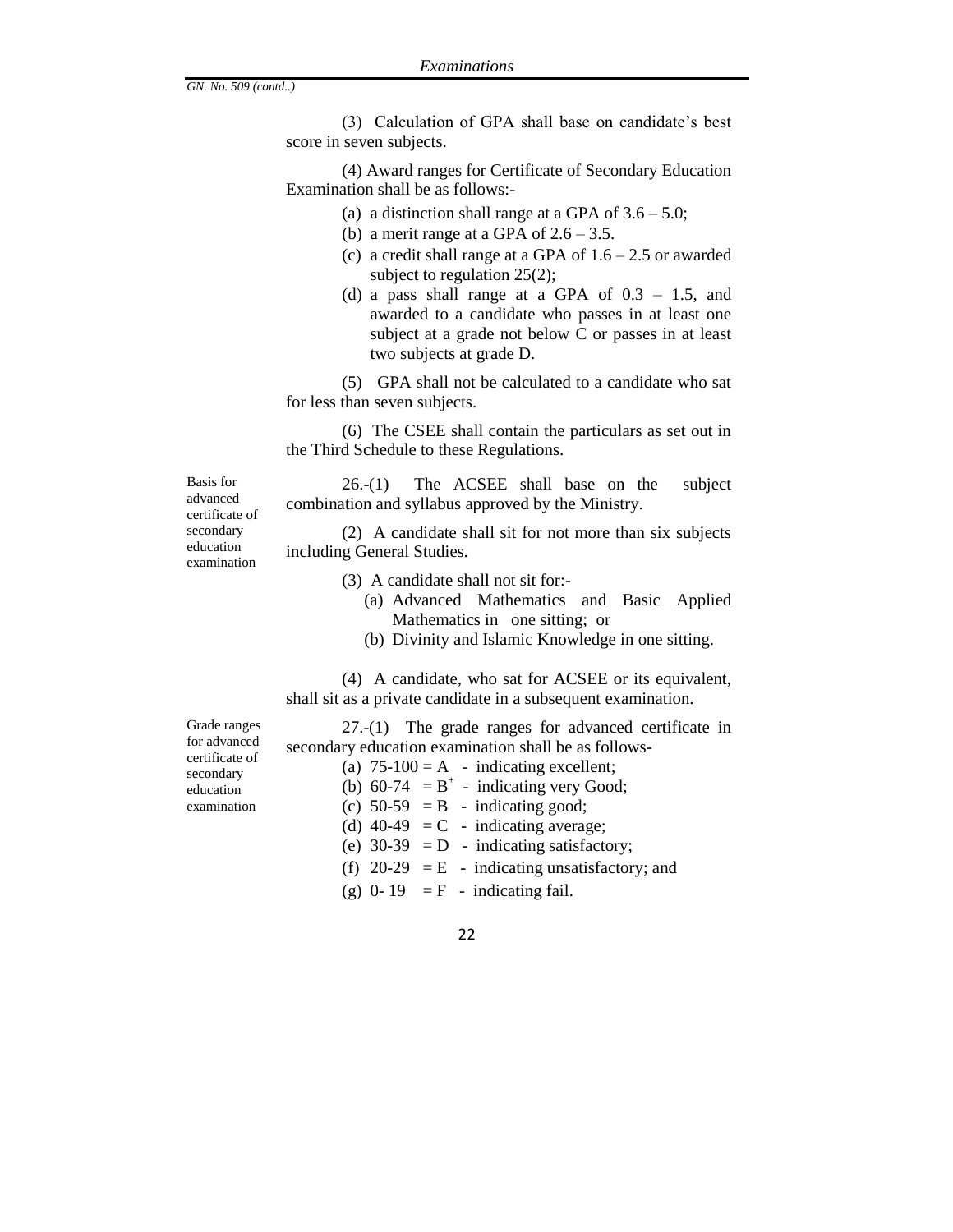(2) The total point for each grade shall be  $A=5$ ,  $B^+=4$ ,  $B=3, C = 2, D = 1, E = 0.5$  and  $F = 0$ 

(3) Grade A,  $B^+$ , B and C shall be principal while grade D shall be regarded as the lowest pass.

(4) Grades E and F shall not be considered in calculation of GPA.

Advanced certificate of secondary education examination

28.-(1) The Advanced Certificate of Secondary Education award to school and private candidates shall be Distinction, Merit, Credit and Pass.

(2) Calculation of GPA shall base on candidate's subjects combinations as approved by the Ministry.

(3) Award ranges for Advanced Certificate of Secondary Education Examination shall be as follows:-

- (a) a distinction shall range at a GPA of  $3.7 5.0$ ;
- (b) a merit shall range at a GPA  $3.0 3.6$ ;
- (c) a credit shall range at a GPA of  $1.7 2.9$
- (d) a pass shall range at a GPA of  $0.7 1.6$ , and awarded to a candidate who passes in at least one principal subject at grade not below C or passes in at least two principal subjects at grade D.

(4) The advanced certificate of secondary education shall contain the particulars set out in the Third Schedule to these regulations.

#### PART V

#### GENERAL PROVISIONS

Special treatment for candidates with special needs

29.-(1) A private candidate with special needs or Head of school that has candidates with special needs, may apply to the Executive Secretary for provisions of special services, arrangement or supporting gears for candidates with special needs during the examination.

- (2) A visual impaired candidate shall -
- (a) be provided with special examination room.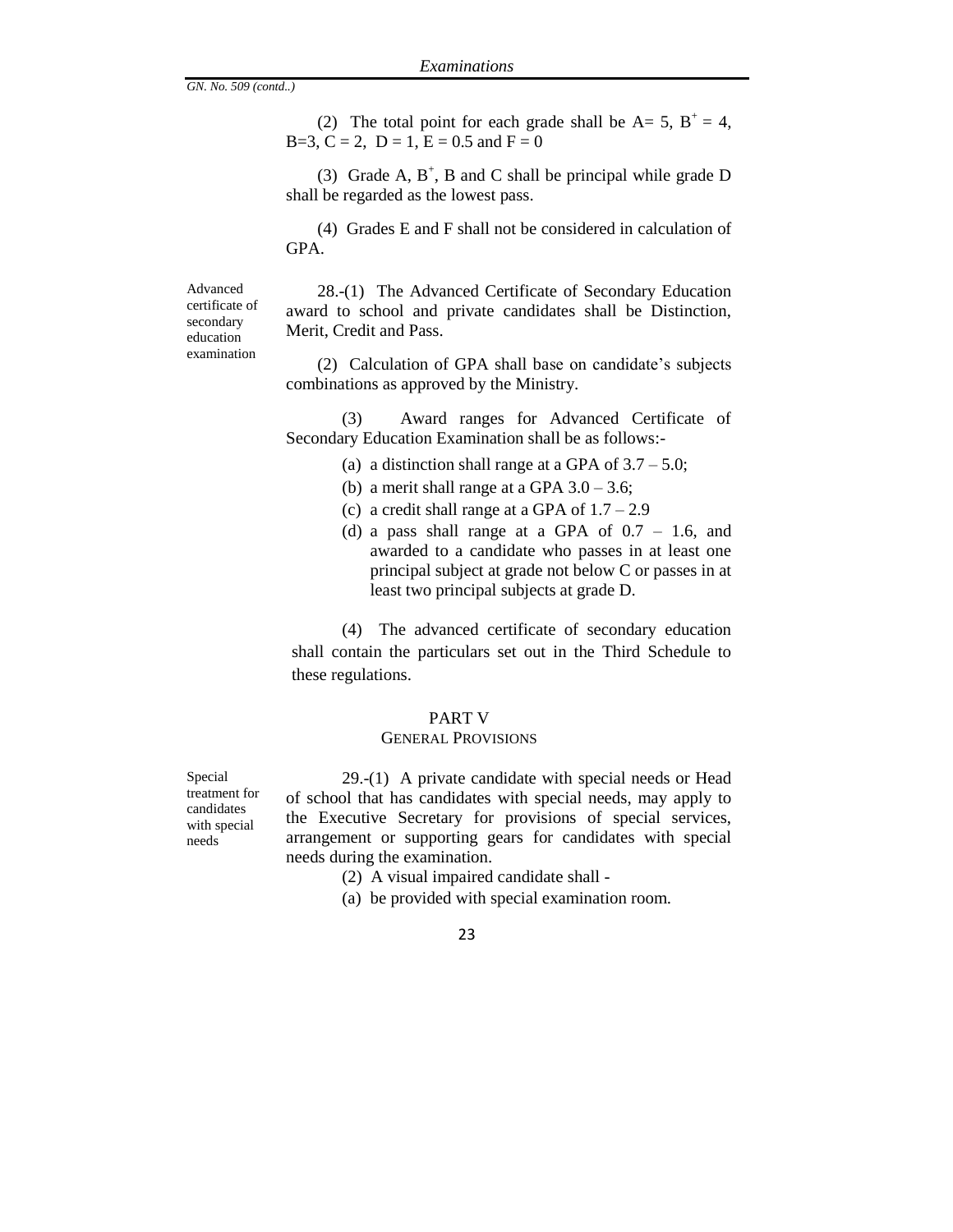Rights and Discretions of the Council

(b) dictate the answers to an amanuensis or type on a standard typewriter;

(3) A visual impaired candidate may be allowed to sit for mathematics and science subject examinations in a manner as shall be prescribed by the Minister.

(4) A candidate with a disability which slows down his writing speed in the examinations shall be offered with additional of twenty minutes in every hour for Mathematics and ten minutes in each hour for other subjects.

30.-(1) The Council shall have the right to suspend or nullify examination or part of the examination where it is satisfied that there have been irregularities in the course of such examination.

(2) In the conduct of examinations and issuance of results, the Council shall reserve the right:-

- (a) not to disclose examination results until the date of issue and issuance of certificate or award to the intended candidate;
- (b) to withhold or cancel the results or certificate of a candidate where it is satisfied that he has been involved in examinations irregularities ;
- (c) to destroy all answer scripts not later than one year after the date of issue of examination results;
- (d) to destroy any other examinations related documents.

(3) The Council may not entertain complaints in respect of examination results after the expiry of one month from the date of issue of such results.

**Certificates** issued by the Council

31.-(1) Any certificate or notification of examination results awarded by the Council shall remain the property of the Council.

(2) The Council may issue a duplicate certificate at a prescribed manner and fee.

(3) The Council shall audit certificates sent to heads of schools in a manner to be prescribed.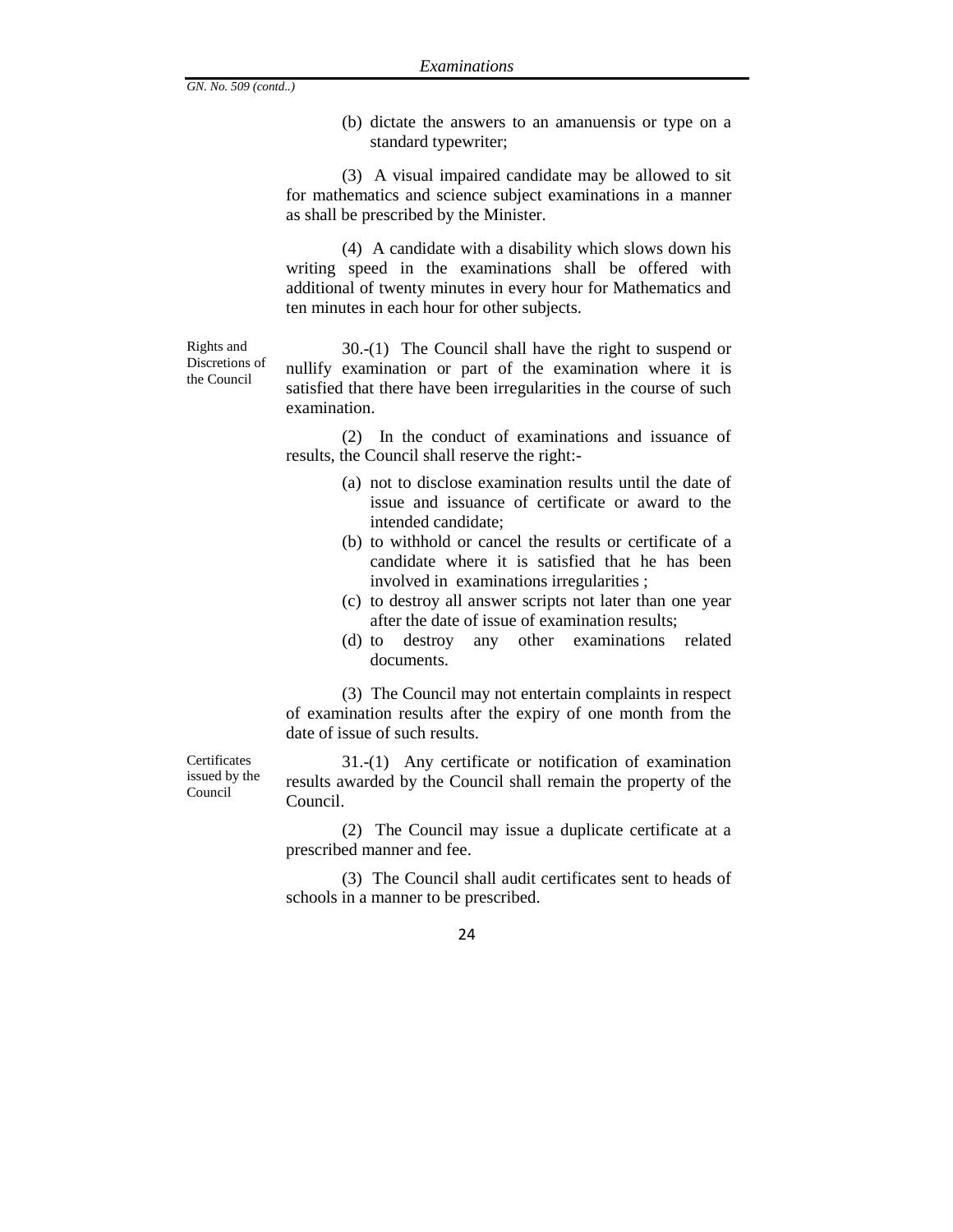(4) The Council may issue a statement of results upon receiving a written request from the candidate, employer and prospective employer of such candidate or any other legally recognized body.

Provided that, it shall not be issued to candidate in person.

(5) A certificate awarded to a successful school candidate shall be sent to the respective Head of school for distribution to the individual candidate.

(6) A certificate awarded to a successful private candidate shall be issued through the postal address as indicated in the application form or as prescribed by the Council from time to time.

(7) A private candidate shall, before the issuance of the certificate, notify the Executive Secretary of any changes of address.

(8) The Council shall not entertain complaints in respect of certificate after the expiry of six months from the date of issue of certificate.

(9) Notification of Results shall be issued once at the time of releasing the results in a manner to be prescribed by the Council.

Re-sitting of national examinations in general

32.-(1) A candidate who fails to do an entire examination for reasons of sickness or for unforeseeable events may, upon the approval of the Council, be allowed to sit for the respective examination within twelve months after the date of first sitting.

- (2) Subject to sub-regulation (1) the:-
	- (a) Council may extend time for such re-sitting upon the request and submission of supporting documents by the candidate or authorized person;
	- (b) candidate shall re-sit examination only once as a school candidate;
	- (c) candidate shall register with former examination centre and pay examination fees as required;
	- (d) examination results under this Regulation shall be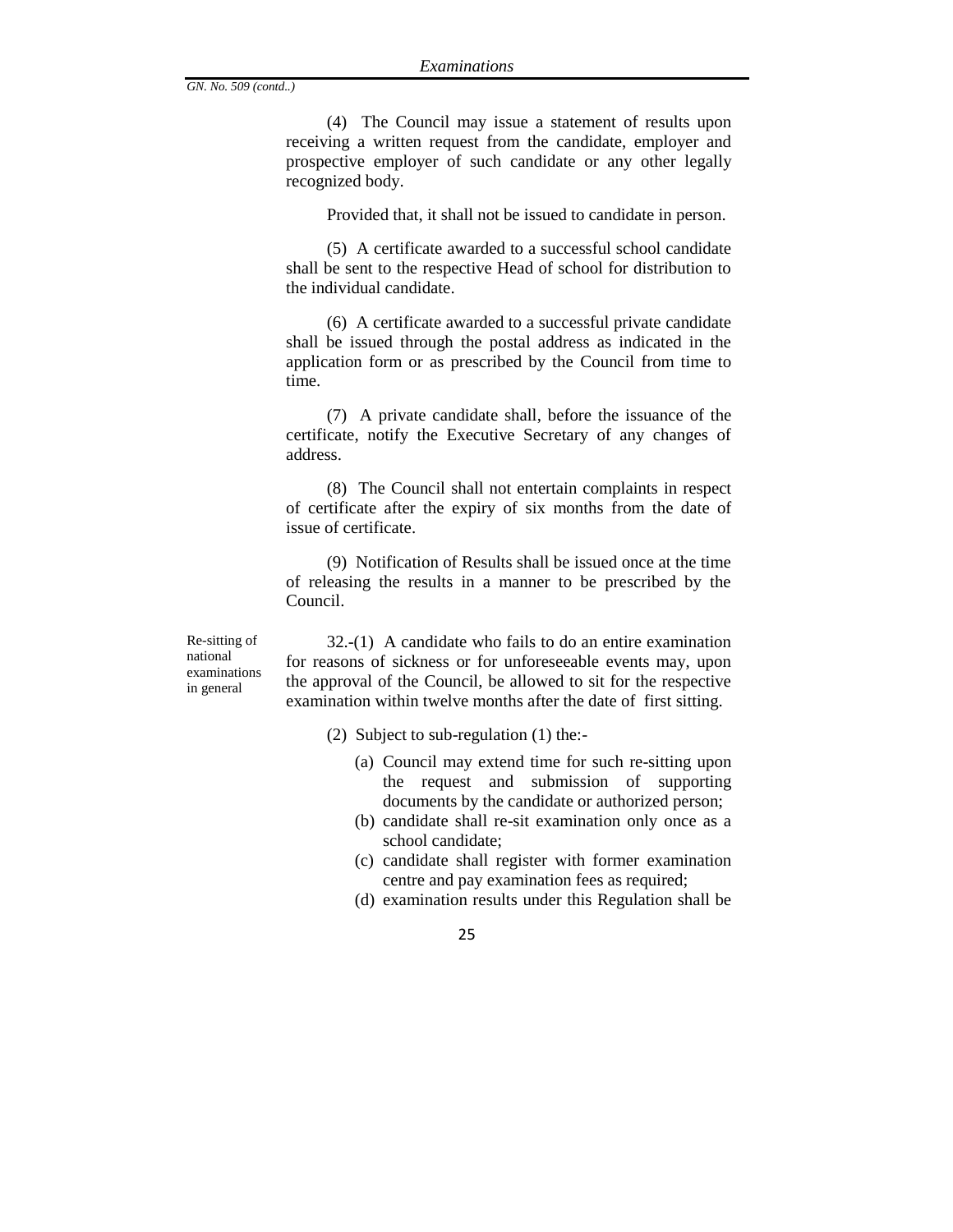issued in the year of re-sitting or as may be prescribed by the Council.

(3) Any person who submits forged documents or false information under this regulation commits an offence.

Examinations and written responses

33.-(1) The Council shall prepare guidelines that relates to its functions and the standards of proficiency for awards of National Examination.

(2) The National examination shall be the property of the Council.

(3) A person shall not be allowed to reproduce, sell or distribute past National examination without the written approval by the Council.

(4) All answer booklets shall be the property of the Council.

(5) Any person, who contravenes this regulation, commits an offence.

Exemptions from general requirements of registration

34.-(1) A candidate may, subject to the approval of the Executive Secretary, apply for an exemption from the normal requirements of registration for National Examinations.

(2) Applications for exemptions under sub-regulation (1) shall be supported by documents from a recognized authority.

Representatives of the Council

35. The Regional Education Officers shall be the representatives of the Council in the United Republic of Tanzania.

Revocation of GN No. 38 of 2013

36.The Examinations Regulations 2013 are revoked.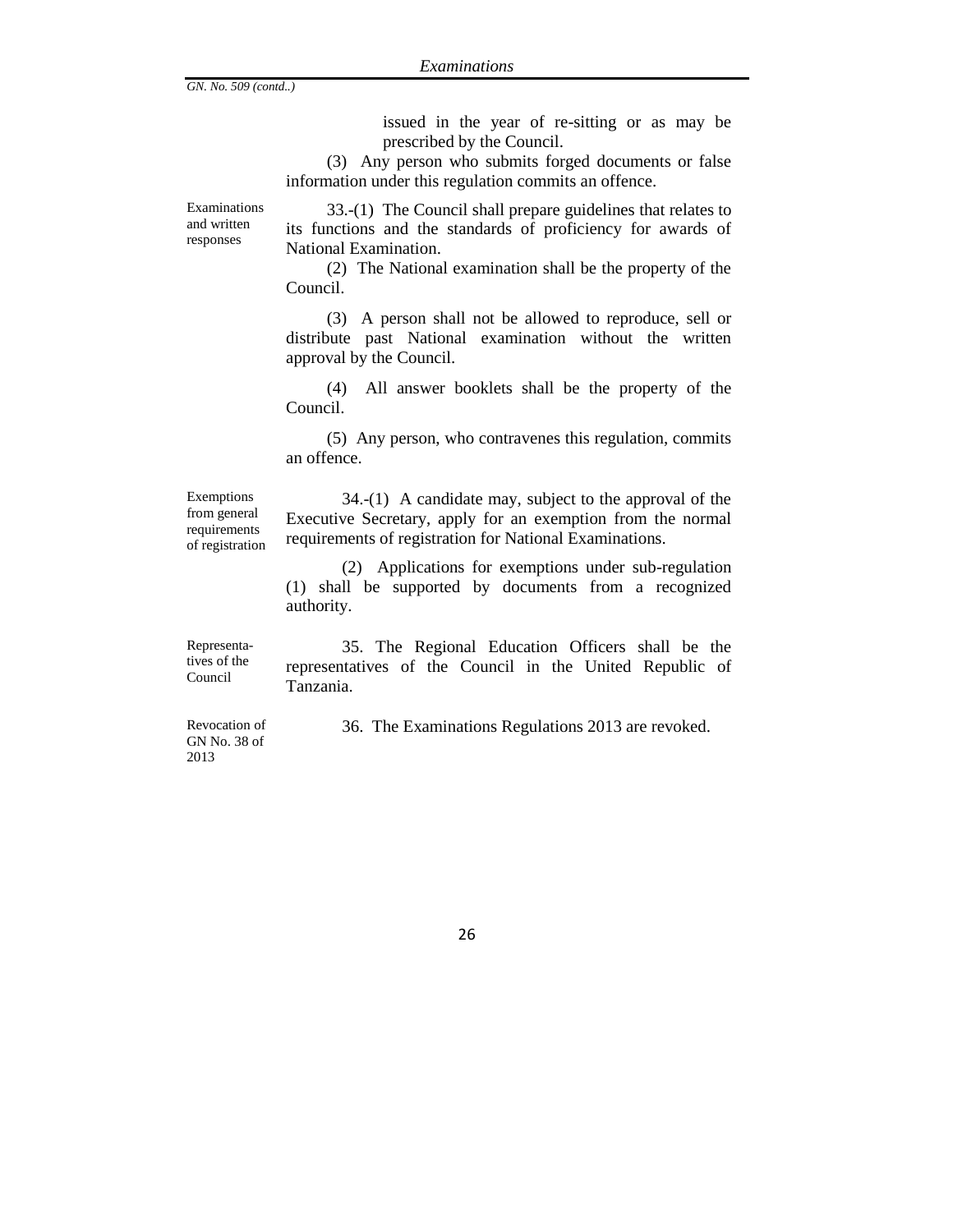## **\_\_\_\_\_\_\_** FIRST SCHEDULE **\_\_\_\_\_\_\_**

#### *(Made under Regulation 18(1)&(5))* **\_\_\_\_\_\_\_\_**

#### FEES FOR VARIOUS SERVICES OF THE NATIONAL EXAMINATIONS COUNCIL OF TANZANIA

#### (a) EXAMINATIONS FEES

| <b>SN</b> | <b>TYPE OF SERVICE</b>                                                                               | <b>FEES</b> |
|-----------|------------------------------------------------------------------------------------------------------|-------------|
|           |                                                                                                      | (TSHS.)     |
| 1.        | Advanced Certificate of Secondary Education Examinations and                                         |             |
|           | Certificate of Secondary Education Examinations-                                                     |             |
|           | examinations fees during normal registration period;<br>(a)                                          | 50,000.00   |
|           | (b)<br>examinations fees with fine after normal registration period (grace)<br>period);              | 65,000.00   |
|           | examinations fees after grace period but before examinations (for<br>(c)<br>school candidates only); | 80,000.00   |
|           | (d) examination fees after sitting examinations (for School candidates<br>only).                     | 100,000.00  |
|           | Form Two National Assessment (FTNA)                                                                  |             |
| 2.        | examinations fees during normal registration period;<br>a)                                           | 30,000      |
|           | (b) examinations fees with fine after normal registration period.                                    | 40,000      |
| 3.        | Examinations fees for Primary National Assessment and Examination -<br>English medium.               | 15,000.00   |

#### (b) FEES FOR OTHER SERVICES

| <b>SN</b> | <b>TYPE OF SERVICE</b>                                                                                                                                                                                                               | <b>FEES</b><br>(TSHS)  |
|-----------|--------------------------------------------------------------------------------------------------------------------------------------------------------------------------------------------------------------------------------------|------------------------|
| 1.        | Appeals for re-marking answer booklets or sheets per subject.                                                                                                                                                                        | 20,000.00              |
| 2.        | Statement of results or certification of certificates.                                                                                                                                                                               | 10,000.00              |
| 3.        | Corrections of names on the registration forms and certificates when<br>the error was not committed by NECTA.<br>request submitted before certificates are issued.<br>(a)<br>request submitted after certificates are issued.<br>(b) | 30,000.00<br>35,000.00 |
| 4.        | Reposting a returned certificate due to non-collection from post office.                                                                                                                                                             | 30,000.00              |
| .5.       | Equivalences of certificates, result slips and statements of results from<br>other examinations bodies.                                                                                                                              | 50,000.00              |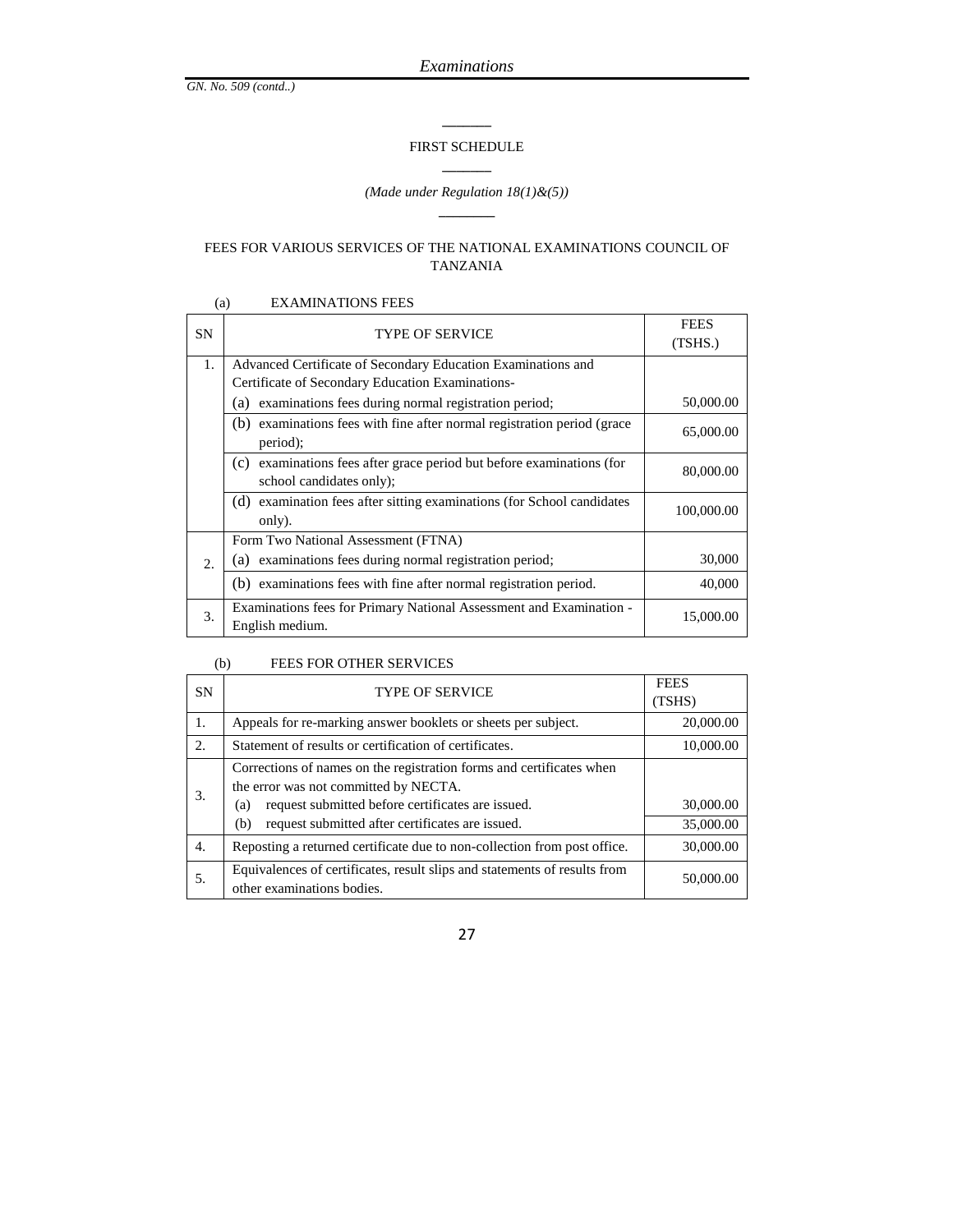|    | Changes of examinations centre or additions or deletions of subject on |            |
|----|------------------------------------------------------------------------|------------|
| 6. | 20,000.00                                                              |            |
|    | request submitted during registration period.<br>(a)                   | 30,000.00  |
|    | request submitted after the registration period.<br>(b)                |            |
|    | Delayed submission of or any other registration documents.             |            |
| 7. | submission after registration but before examination<br>(a)            | 10,000.00  |
|    | submission during examinations.<br>(b)                                 | 20,000.00  |
|    | Issue of duplicate certificates                                        | 50,000.00  |
| 8. | primary education<br>(a)                                               | 100,000.00 |
|    | secondary education<br>(b)                                             |            |

## $\overline{\phantom{a}}$ SECOND SCHEDULE \_\_\_\_\_\_\_\_

#### *(Made under Regulation 4(3))*  $\overline{\phantom{a}}$

CONDITIONS FOR ESTABLISHING AN EXAMINATION CENTRE

An institution can be authorized as an examination centre if the following conditions have been observed:-

(a) The environment of the institution is conducive for learning.

- (b) The type and number of Science Laboratories available in the institution for science practical examinations (if applicable).
- (c) The number of candidates the institution can accommodate during the examination.

(d) The availability of rooms or halls in the institution in proportion to candidates. The availability of enough furniture for the registered candidates.

- (e) The availability of a safe or a steel cabinet for secure examination storage or custody.
- (f) The availability of special facilities for pupils or students with disabilities.

#### THIRD SCHEDULE

*(Made under Regulations 19(9), 25(6), 28(4))*

#### PARTICULARS OF A CERTIFICATE

The certificates issued to successful candidates shall bear-

- (a) the name and the examination number of the candidate;
- (b) the examination centre at which the examination was taken;
- (c) the recent photograph of the candidate;
- (d) the subjects taken, the grades attained and the category in which the candidate is placed;
- (e) the date of the examination;
- (f) the signature of the Chairperson of the Council, and the signature of the Executive Secretary of the Council; and
- (g) the seal and the serial number of the certificate.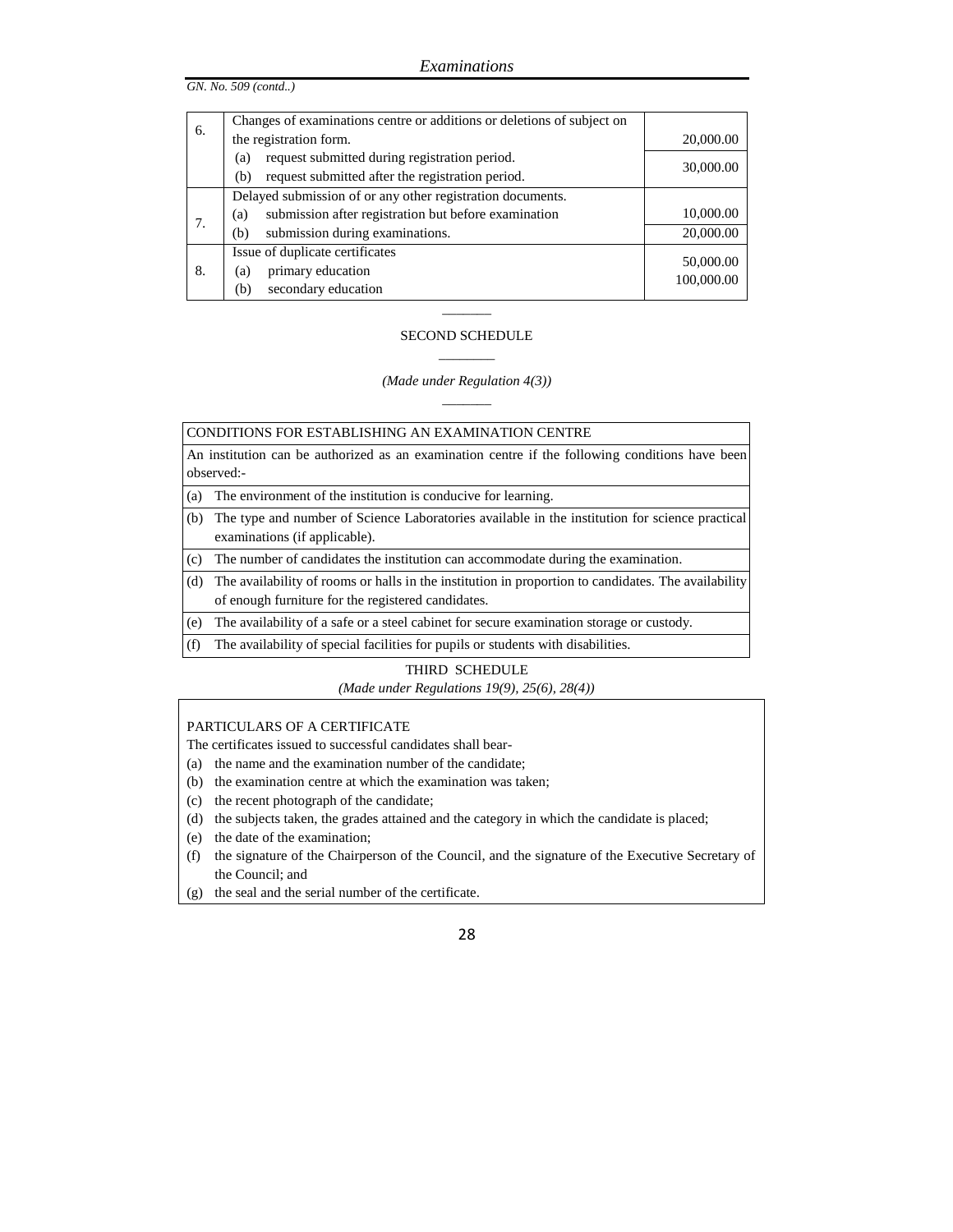# FOURTH SCHEDULE

*(Made under Regulation 20(2), 23(2)*

|                  |     |                             |                  |     | <b>BUILDING</b>        |
|------------------|-----|-----------------------------|------------------|-----|------------------------|
| SOCIAL           | 012 | <b>HISTORY</b>              |                  | 071 | <b>CONSTRUCTION</b>    |
| <b>SCIENCES</b>  |     |                             |                  |     | ARCHTECTURAL           |
|                  | 013 | <b>GEOGRAPHY</b>            |                  | 072 | <b>DRAUGHTING</b>      |
|                  | 014 | <b>BIBLE KNOWLEDGE</b>      |                  | 073 | <b>SURVEYING</b>       |
| <b>RELIGIOUS</b> |     | ELIMU YA DINI YA            | <b>TECHNICAL</b> |     | <b>CARPENTRY &amp;</b> |
|                  | 015 | <b>KIISLAMU</b>             | (CIVIL)          | 074 | <b>JOINERY</b>         |
|                  |     |                             |                  |     | <b>BRICKWORK &amp;</b> |
|                  | 016 | <b>FINE ART</b>             |                  | 075 | <b>MASONRY</b>         |
|                  |     |                             |                  |     | PAINTING & SIGN        |
| <b>ARTS</b>      | 017 | <b>MUSIC</b>                |                  | 076 | WRITING                |
|                  | 018 | PHYSICAL EDUCATION          |                  | 077 | PLUMBING               |
|                  |     |                             |                  |     | <b>ELECTRICAL</b>      |
|                  | 019 | THEATRE ART                 |                  | 081 | <b>INSTALLATION</b>    |
|                  |     |                             |                  |     | <b>ELECTRICAL</b>      |
|                  |     |                             |                  |     | <b>ENGINEERING</b>     |
| LANGUA-          | 023 | <b>FRENCH LANGUAGE</b>      |                  | 082 | <b>SCIENCE</b>         |
| GES              |     | LITERATURE IN               |                  |     | RADIO & TV             |
|                  | 024 | <b>ENGLISH</b>              | <b>TECHNICAL</b> | 083 | <b>SERVICING</b>       |
|                  |     |                             | (ELECTRICAL)     |     | <b>ELECTRICAL</b>      |
|                  | 025 | ARABIC LANGUAGE             |                  | 084 | <b>DRAUGHTING</b>      |
|                  |     |                             |                  |     | <b>REFRIGERATION</b>   |
|                  |     |                             |                  |     | $&$ AIR                |
|                  | 031 | <b>PHYSICS</b>              |                  | 085 | <b>CONDITION</b>       |
|                  |     |                             |                  |     | PLANT &                |
|                  |     |                             |                  |     | <b>EOUIPMENT</b>       |
| <b>NATURAL</b>   | 032 | <b>CHEMISTRY</b>            |                  | 086 | <b>MAINTANANCE</b>     |
| <b>SCIENCE</b>   |     | <b>AGRICULTURAL</b>         |                  |     | <b>TECHINICAL</b>      |
|                  | 034 | <b>SCIENCE</b>              |                  | 091 | <b>DRAWING</b>         |
|                  |     |                             |                  |     | <b>WORKSHOP</b>        |
|                  | 035 | <b>ENGINEERING SCIENCE</b>  |                  | 092 | <b>TECHNOLOGY</b>      |
|                  |     | <b>ADDITIONAL</b>           |                  |     | <b>MOTOR VEHICLE</b>   |
|                  | 042 | <b>MATHEMATICS</b>          |                  | 093 | <b>MECHANICS</b>       |
| <b>COMPUTER</b>  |     |                             |                  |     | WELDING &              |
| <b>STUDIES</b>   |     | <b>INFORMATION &amp;</b>    | TECHNICAL        |     | <b>METAL</b>           |
|                  | 036 | <b>COMPUTER STUDIES</b>     | (MECHANICAL)     | 094 | <b>FABRICATION</b>     |
| <b>HOME</b>      |     |                             |                  |     | <b>FITTING &amp;</b>   |
| ECONO-           | 051 | <b>FOOD &amp; NUTRITION</b> |                  | 095 | <b>TURNING</b>         |
| <b>MICS</b>      |     | <b>TEXTILE &amp;</b>        |                  |     |                        |
|                  | 052 | <b>DRESSMAKING</b>          |                  | 096 | <b>AUTO ELECTRICS</b>  |
|                  |     |                             |                  |     | <b>MECHANICAL</b>      |
| COMME-           | 061 | <b>COMMERCE</b>             |                  | 097 | <b>DRAUGHTING</b>      |
| RCIAL            |     |                             |                  |     | <b>FOUNDRY &amp;</b>   |
|                  | 062 | <b>BOOK-KEEPING</b>         |                  | 098 | <b>BLACKSMITH</b>      |